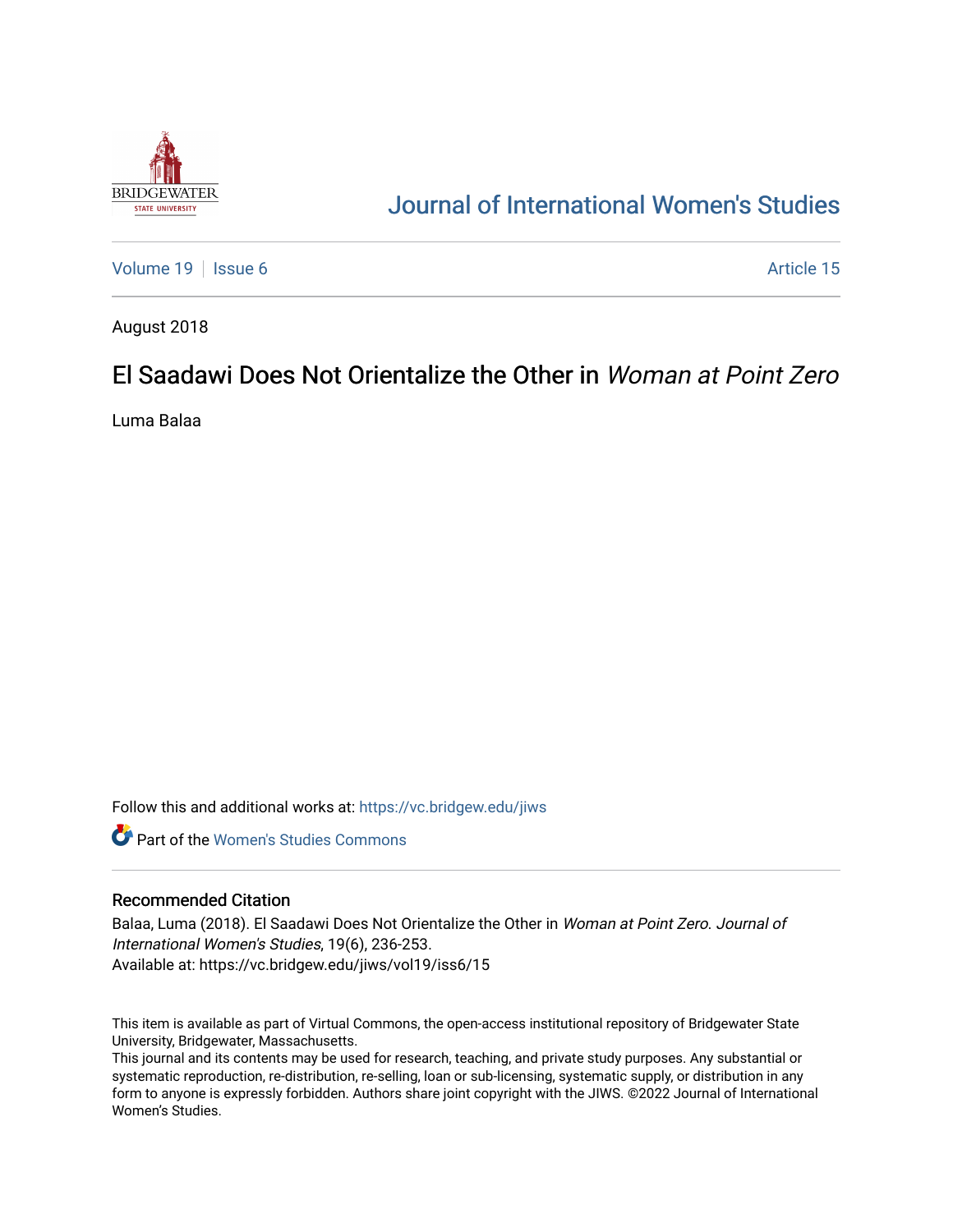#### Balaa: El Saadawi Does Not Orientalize the Other in <em>Woman at Point Z

This journal and its contents may be used for research, teaching and private study purposes. Any substantial or systematic reproduction, re-distribution, re-selling, loan or sub-licensing, systematic supply or distribution in any form to anyone is expressly forbidden. ©2018 Journal of International Women's Studies.

## **El Saadawi Does Not Orientalize the Other in** *Woman at Point Zero*

By Luma Balaa<sup>[1](#page-1-0)</sup>

#### **Abstract**

El Saadawi's work in translation has been widely read in the West. On the one hand, she has been criticized for writing for the West, and many Arab critics argue that El Saadawi is famous in the West not because she "champions women's rights, but because she tells western readers what they want to hear" (Amireh, 1996). In addition, when *Woman at Point Zero* is taught in the Western classroom, some students, reviewers, and critics tend at times to read the novel as a window "onto a timeless Islam instead of as [a] literary [work] governed by certain conventions and produced within specific historical contexts" (Amireh, 2000). Recently, Drosihn (2014) has claimed that in *Woman at Point Zero* El Saadawi "is implicated in Western discourses seen in her reproduction of Orientalist stereotyping feeding into Western tendencies of simultaneously superiority and fear of the Middle East and especially Islam." Referring to Said's theory of Orientalism, I contend that El Saadawi does *not* orientalize the Other in her novel *Woman at Point Zero*. She occupies a space in-between in which she at times employs stereotypes but at other times challenges them. Also, using the theory of intersectionality, I argue that Arab women suffer from multiple jeopardy.

*Keywords: Woman at Point Zero*, Nawal El-Saadawi, oppression, orientalism, Otherness, Arab women

#### **Introduction**

On the one hand, Nawal El Saadawi has been criticized for writing for the West. Alia Mamdouh criticizes El Saadawi for turning creativity into "a lab to show sick samples which are deformed and which she represents as generalized social types" (Mamdouh, 1996, p. 12). On the other hand, Meneesha Govender (1996, p. 54) argues that "women in Egypt are seen by Western scholars to exist within an extremely oppressive patriarchal social system that places enormous store in the tenets and laws of Islam (a religion considered by the West to be the epitome of religious fundamentalism and cultural or social oppression)." When *Woman at Point Zero* is taught in the Western classroom, some students, reviewers, and critics tend at times to read this novel, and her other works, as "windows onto a timeless Islam instead of as literary works governed by certain conventions and produced within specific historical contexts" (Amireh, 2000, p. 240). This

<span id="page-1-0"></span> $\overline{a}$ <sup>1</sup> Dr. Luma Balaa is an associate Professor of English Studies in the Department of English at the Lebanese American University of Beirut. Her research interests include fairytales, Anglophone Lebanese Australian writers, women's writings, feminism and representations of women in Cinema. She is the author of several international refereed articles such as "The comic disruption of stereotypes in Loubna Haikal's Seducing Mr Maclean"(Antipodes: A Global Journal of Australian/ New Zealand Literature. Dec 2012), "Misuse of Islam in El-Saadawi's God Dies by the Nile from a feminist perspective" (Hawwa: Journal of Women of the Middle East and the Islamic World. 2013), "Men's Contradictory Experiences of Power in Jarrar's novel Dreams of Water" (Antipodes: A Global Journal of Australian/ New Zealand Literature. Dec 2013) and "Why Insanity Is Not Subversive in Hanan Al-Shaykh's Short Story 'Season of Madness'" (Australian Feminist Studies 29(82) 2014).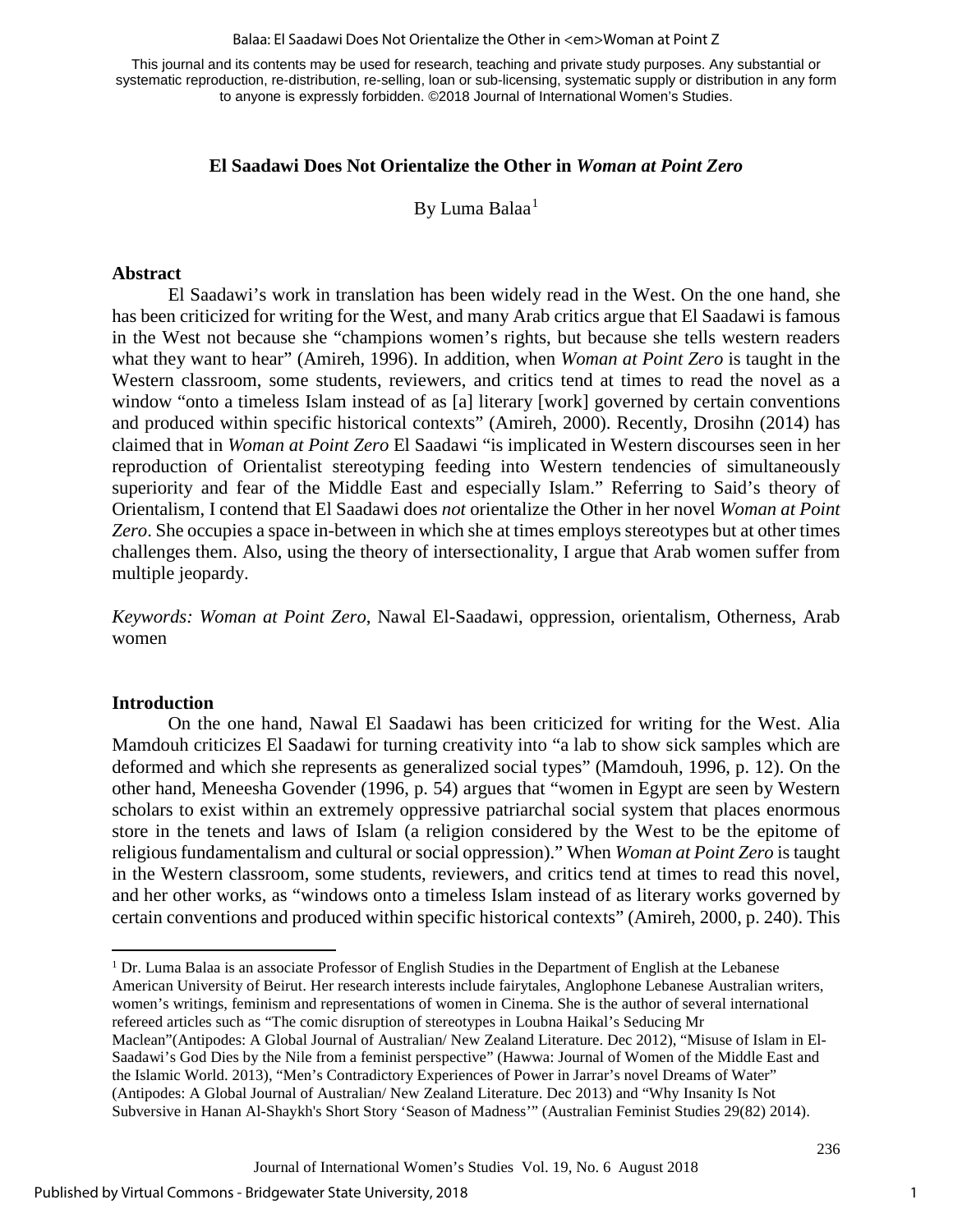issue has been addressed previously in several articles, but now it has become both timely and highly critical to address because of the recent increase in Islamophobia in the West. Ever since 9/11 and the rise of ISIS terrorism worldwide, the West has shown fear of the Middle East and the Muslim "Other." Islam and terrorism have become almost synonymous. Recently, Nora Drosihn (2014) has claimed that despite El Saadawi's opposition to neocolonialism, in *Woman at Point Zero* El Saadawi herself "is implicated in Western discourses [as] seen in her reproduction of Orientalist stereotyping[,] feeding into Western tendencies of simultaneously superiority and fear of the Middle East and especially Islam" (p. 62). She argues that in *Woman at Point Zero* El Saadawi orientalizes the Other, since the novella reflects neo-colonial Western hegemony and Eurocentric philosophy by mainly portraying the East in a way that "generates a pervasive fear of Islam due to its confusion with fundamentalist terrorism" (p. 42). Referring to Edward Said's theory of Orientalism, I contend that El Saadawi neither orientalizes the Other nor perpetuates stereotyping of Arabs in her novel *Woman at Point Zero*. I agree that El Saadawi does employ stereotyping to a certain extent, but she is in fact occupying a space in between, where at times she employs stereotypes but at other times challenges them. Also, using the theory of intersectionality I argue that Arab women suffer from multiple jeopardy.

*Woman at Point Zero* (2007) is a novella that tells the story of a woman named Firdaus. The novel is organized into three sections: an introduction, main narrative, and an epilogue. In the introduction, El Saadawi tells us how she was trying to meet Firdaus in order to find out what her story was about. In the main narrative, Firdaus's story is narrated by El Saadawi. Firdaus is a prisoner at the Qanatir Prison in Egypt in 1977 and has been sentenced to death because she killed her pimp. Firdaus is the daughter of a peasant who lives in a village. Her father oppresses her and beats her mother up. She is made to believe that a woman is inferior to a man. She used to play "bride and groom" with a boy called Mohammadain when she was in the fields. This was the first time she experienced sexual pleasure, which she remembers fondly and refers to subtly when she falls in love. She gets circumcised and is banned from going to the fields again. After Firdaus's parents die, she migrates to the city where her uncle takes care of her, but he sexually molests her and eventually forces her to marry a man forty years her senior. Then, when her husband beats her, she runs away, is raped, and then seeks refuge at her uncle's house. Her uncle returns her back to her husband, saying that all husbands beat their wives. When her husband injures her for a second time, she runs away once more and is pushed into prostitution. She tries to leave this profession by going to work in private industry, where she falls in love with a colleague at the company, but he betrays her and marries the chairman's daughter. Firdaus relapses back into prostitution because of the poor wages she received and the lack of respect she experienced. Her pimp abuses her and takes all of her money. She eventually kills him out of self-defense because he threatens to kill her and she stabs him before he is able to kill her. Later, the prison doctor suggests that she write a petition to reduce her sentence to imprisonment rather than the death penalty. However, she refuses to sign it, preferring to die than live imprisoned. In the epilogue, El Saadawi describes her feelings after she has heard Firdaus's story.

## **Edward Said's Orientalism**

Said's theory of Orientalism (1978) is an invaluable one that helps to recognize how some Western texts essentialize the East. Said argues that Orientalists intentionally misrepresent the East as the "Other," and as barbaric, irrational, fallen, and inferior in order to justify colonization and political intervention. This representation is expressed in different ways, such as through art,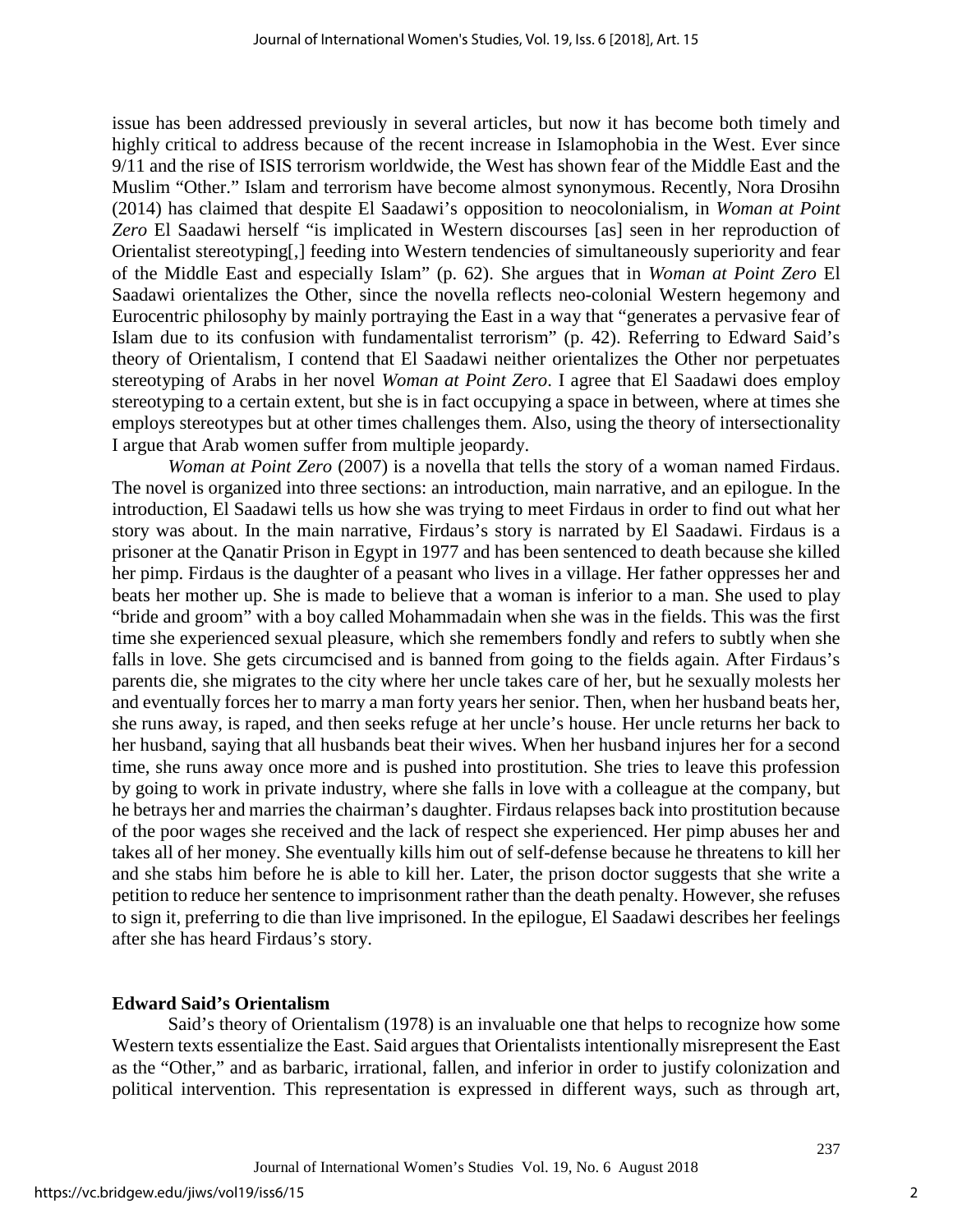literature, political theory, philosophy, and other rhetoric (1978, pp. 1-2). This theory might be applicable to how some Westerners write about the East in a negative manner or how some readers in the West read texts produced in the Arab world. As Therese Saliba argues, the "Western tendency to read third world women's experience exclusively in terms of their victimization is thwarted" (1995, p. 142). Amireh (1996, p. 3) contends that the reason for the "the West's interest in Arab women is part of its interest in and hostility to Islam". She explains that this is part of the colonialist vision that labels Arab women as "victims to be rescued from Muslim male violence" (p. 3). She comments that Westerners tend to develop a fixation on stereotypical images such as "the veil, the harem, excision, and polygamy" (p. 3). Moreover, some readers tend to view Arabic literature as "an uncomplicated 'window' into the lives of women in the region—of course often disregarding how radically these experiences vary according to factors such as class, ethnicity and religion" (Gebrial, 2014, p. 1).

Said claims that at times, the "modern Orient … [participates] in its own Orientalizing" (Said, 1978, p. 325). Bromley comments that "Said's claim that the Orient has been constructed by the West and that it is now starting to participate in its own orientalizing can direct attention away from an analysis of the social and material reality of Middle East societies" ( Bromely, 1994, p. 12). El Saadawi, through *Woman at Point Zero*, is neither misrepresenting the East nor participating in its own orientalizing. The novel "depicts 'experience' as already always bound up with variable interpretations, countering any notion that 'women of color,' by virtue of their race and sex, embody an authentic experience of alterity" (Weatherston, 1997, p. 18). I further refute the proposition that El Saadawi's use of stereotypes in *Woman at Point Zero* feeds into fear of the Middle East or Islam. Just because the novel sheds light on how women are oppressed in Egypt, this does not mean that she is feeding into this fear of the "Other." Critics should not generalize, because the Middle East is huge and consists of many different countries with various religions, such as Islam, Christianity, and others.

El Saadawi is just pointing to the vices and corruption in her society, which is what most authors do. El Saadawi notes that she writes because she feels pain and suffering and thus wants to change the system (Hunt & Longinotto, 1990). El Saadawi not only writes novels and articles with the aim of raising awareness of the patriarchal oppression; she also takes part in community service. For example, in *Hidden Faces* she distributes food to the poor and gives goats to young illiterate girls to help them become economically independent (Hunt & Longinotto, 1990). They become goat herders and are able to support themselves by selling goat meat and milk. Also, El Saadawi works as a psychiatrist to help young women with their psychological problems.

Barbara Harlow comments that "Firdaus's story is the history of an Egyptian peasant girl victimized by the conservative indigenous traditions of her country and exploited by the postcolonial corruption which characterized Egyptian society and government, particularly under Anwar Sadat" (1987, p. 137). El Saadawi is against neo-Orientalism and Western intervention (El Saadawi, 2001, p. 1). The women in this novel were colonized by the British, and although Egypt gained its independence during the time the novel was set, colonization affected the lives of both postcolonial women and men. El Saadawi attacks imperialism and argues that with "capitalism, the system reaches its fiercest aspects of exploitation and oppression, particularly when heightened by imperialism on the world level, with its economic global domination" (Boullata, 1990, pp. 128- 129).

Moreover, El Saadawi writes in Arabic. *Woman at Point Zero* was first written in Arabic in 1975, and was later translated into English and other languages. Therefore, she cannot be accused of writing for the West, at least when she first wrote this novel. El Saadawi is not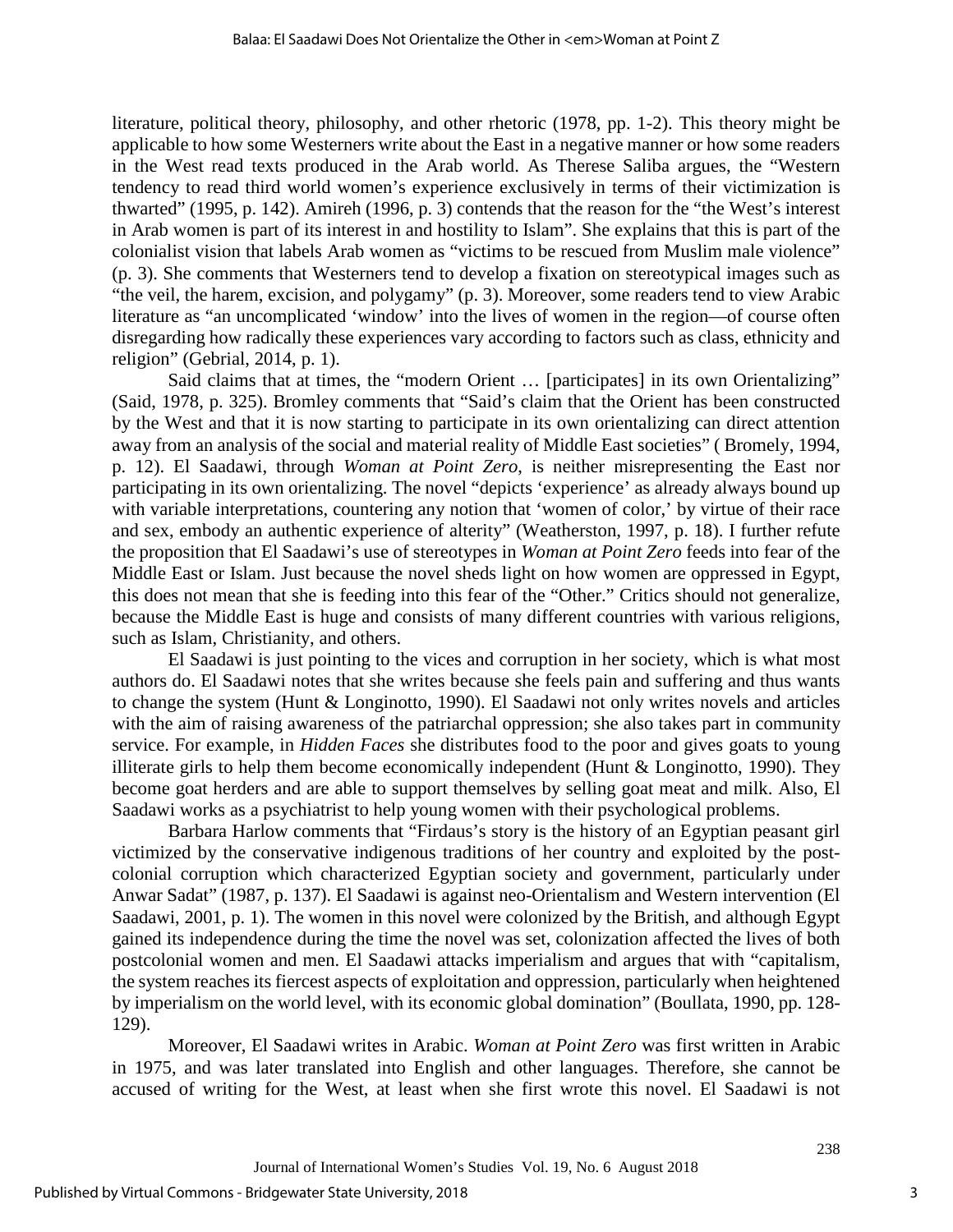presenting the East as uncivilized so that the West can intervene. Besides, when social problems are highlighted in the Middle East, one should not automatically assume that the message is for the West to interfere and save the East, such as in "white men are saving brown women from brown men" (Spivak, 1988, p. 287).

Art or literature should not be taken literally to represent the authenticity of what happens in reality. After all, the author herself notes that although this story is based on a true story, it includes some fictional elements (Badran & Cooke, 1990, p. 402). Literature is an imitation of life: it is supposed to make the reader reflect upon the themes tackled. The text is not didactic but simply a window-opener. As Weatherston (1997) comments in reference to the novel *Woman at Point Zero*, for "a reader to homogenize these collective experiences [of women in this novel] into an unchanging, generic 'suffering' that ignores the differences among women in that society is to once again seek an authentic (and authenticating) representation of oppression" (p. 18). This novel is mainly about an Egyptian farmer, but other women from different classes are represented. Furthermore, "the complexity of the novel's portrayal of its female characters, and of the differences as well as the similarities between them, subverts such a homogenization" (p. 18). This story is symbolic of what is happening in the Arab world, and the novel condenses all types of oppression into one character, that of Firdaus. Some other women are oppressed in similar ways, such as through incest, rape, and hunger, but not necessarily to the same degree. Saddik Gohar comments that "the story of Firdaus is a replica of contemporary Arab women struggling against male hegemony, supremacy and stagnant religious heritage" (2016, p. 178). At the same time, this does not mean that all Arab women are oppressed in exactly the same way. El Saadawi may have exaggerated aspects of her story for rhetorical purposes and for dramatic effect so as to get her message across in the hope that change would occur. Also, El Saadawi is aware of the different ways in which women of different classes are oppressed, so she is not presenting a monolithic picture.

El Saadawi is affected by Western discourses, such as socialist feminism, where she views class as an essential dimension of patriarchal hegemony. As Dalia Gebrial rightly comments, "what often turns into an attempt to 'explain' through its fiction, an 'Othered' culture, which has been forced into the Western purview for political reasons, has dramatically limited the scope of these texts" (2014, p. 1). Perhaps watching the documentary *Hidden Faces* (Hunt & Longinotto, 1990), a documentary which was originally meant to focus on Nawal El Saadawi and ended up only including a brief interview with her, helps to shed light on women's lives in Egypt in certain parts of the country. For instance, it reveals the lives of two women from different social classes in Menya district: the interviewer, Saffa Fathhay, has the chance to study at university and live in Paris, while Saida, the helper at home, is not allowed to learn how to read and write and has been working ever since she was four years old. She is also beaten up by Mustafa, Fathay's brother, who is very authoritative and patriarchal (Hunt & Longinotto, 1990). Although this documentary is outdated and an up-to-date version is required, it illustrates the different classes and social divisions in Egypt.

## **Multiple Jeopardy and Simultaneity**

Intersectionality helps the reader contextualize El Saadawi's text and better understand how women are oppressed. As a paradigm it is an approach founded by Kimberlé Crenshaw in the 1980s. Drawing on Collins's paradigm of intersectionality (2000), in this paper I show that the text exposes multiple interconnected forces composed of intersectional multiple hierarchal systems of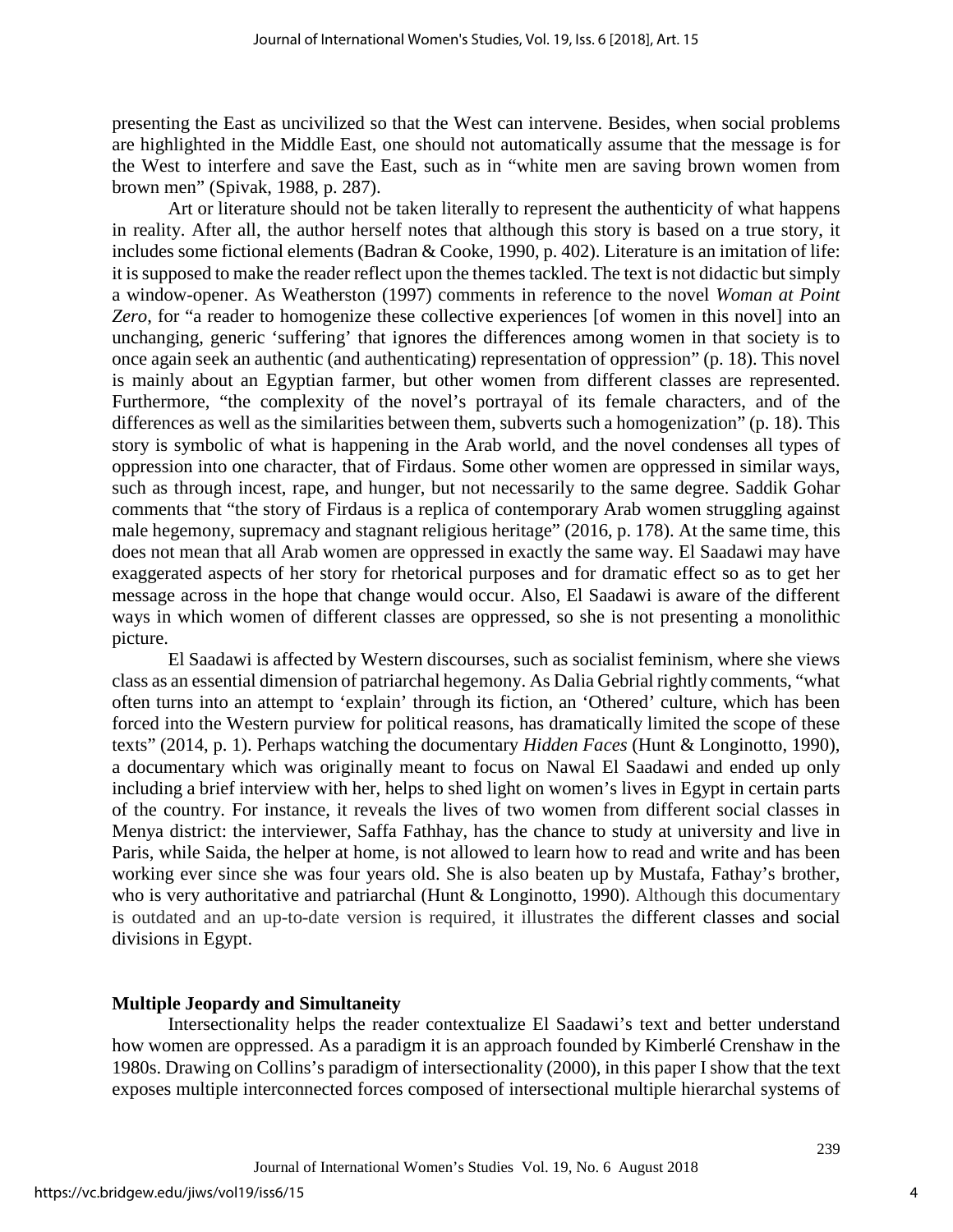discrimination that oppress women. El Saadawi presents how Arab women are oppressed by multiple forces, and the relationship between these forces of oppression is multiplicative. Intersectionality challenges the claim that all Arab women are oppressed in the same way. In this novel, four main female characters are presented: Firdaus, El Saadawi, Sharifa, and Firdaus's stepaunt. Although they all live in the same country, gender stratification affects them differently. Intersectionality "refutes the compartmentalization and hierarchization of the great axes of social differentiation through categories of gender/sex, class, race, ethnicity, disability and sexual orientation" (Bilge, 2010, p. 58).

The matrix of domination in this novel is organized into four interrelated domains of power that dominate women: the structural, disciplinary, hegemonic, and interpersonal. These four domains play a large role in oppressing the female protagonists. The structural domain organizes oppression and the disciplinary domain controls it. The structural domain encompasses how social institutions are systematized to perpetuate females' subservience. The hegemonic domain validates this oppression and deals "with ideology, culture, and consciousness" (Collins, 2000, p. 302). The interpersonal domain tells us how people treat each other on a daily basis. Collins explains that these "practices [of how people treat each other] are systematic, recurrent, and so familiar that they often go unnoticed" (p. 307). Dominant groups generate "commonsense" ideologies to allow them to maintain power. These social institutions are intertwined and depend on manifold forms of segregation to create social injustice.

All four domains of power have their impact, and it is difficult to dissect them because of their interconnected nature. For the purpose of this study, I classify them into different subdomains. The structural domain is manifested mainly in politics, patriarchy, capitalism, and class. The hegemonic domain can be portrayed through cultural hegemony, such as that of religion, gender, and sexuality. The disciplinary domain employs mainly surveillance to control the oppression. Last but not least, the interpersonal domain is exemplified through how women view themselves and how they treat other women.

### **The Structural Domain**

Firdaus is oppressed by the political regimes headed by Gamal Abdel Nasser and Anwar Sadat. Lack of freedom and democracy are two important factors. Gamal Abdel Nasser was the president of Egypt from 1952 until his death in 1969, and *Woman at Point Zero* was first published when Anwar Sadat became president, so Firdaus might have been criticizing both regimes, that of Gamal Abdel Nasser and Anwar Sadat. Historically speaking, in 1967 Egypt was stripped of the Gaza Strip and the Sinai Peninsula. This was known as the "Six-Day War" and ended with Egypt being defeated by Israel. At the end of Nasserist rule, the socialist state weakened. Therefore, Firdaus might have been criticizing Nasser's regime and his way of managing the war. Furthermore, she tells us about the corruption of the rulers. She describes how her father brought her up to believe that the "love of the ruler and love of Allah were one and indivisible" (El Saadawi, 2007, p. 11): the ruler is viewed as a god. Firdaus used to spot pictures of Arab rulers in newspapers in which they are attending Friday prayers, pretending to show humility, and "trying to deceive Allah in the same way he deceived the people" (p. 27). When Firdaus grows up, she attacks the oppressive political regime and describes the poverty, oppression, and inequality whereby many women and men were exploited and abused. She speaks of the greed of rulers and their "neverending appetite for money, sex and unlimited power" (pp. 26-27).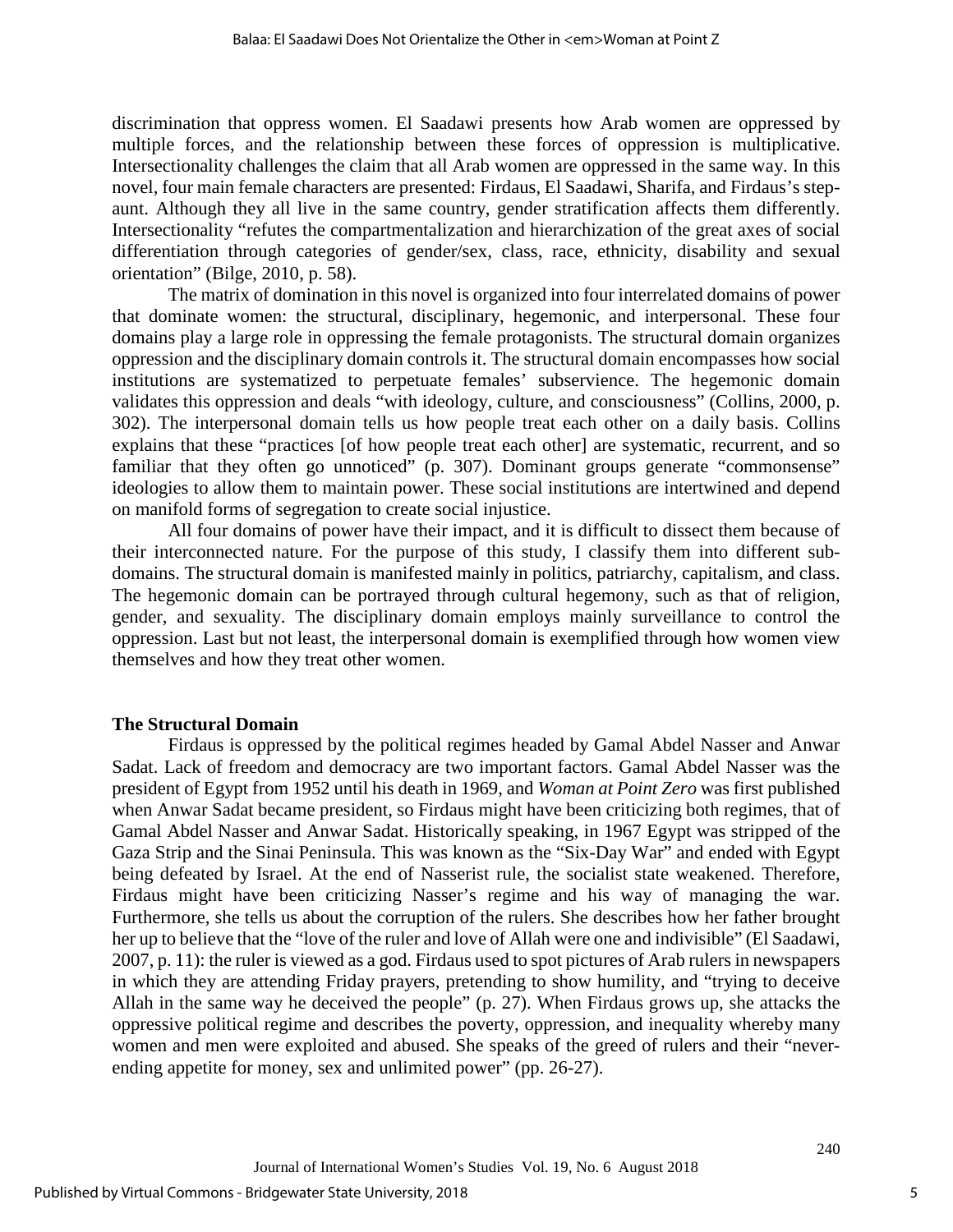Furthermore, in *Woman at Point Zero* structural laws are discriminatory against women. The structural powers manifested in the laws of a country, communities, families, and other institutions play an enormous role in dictating the communities' rules. In *The Hidden Face of Eve* (1980b), El Saadawi "argues that the value system that subjugates women to men forms part of the basic structures of patriarchal society and is a function of the economic system of that society. A power structure is put in place to maintain and defend this system through political and social institutions, which reinforce it by the laws and sanctions associated with them" (Boullata, 1990, pp. 128–129). The protagonist is harassed and the law does not protect her; for instance, criminal law does not protect Firdaus when she is raped or when she is forced to marry someone she does not love. Firdaus is "victimized by a legal system grounded in a merciless patriarchal society, which underestimated women" (Gohar, 2016, p. 176). There are no laws against rape, marital rape, or domestic violence. Also, rather than protecting her when she kills the pimp in self-defense, the law instead convicts her. So the patriarchal legal system criminalizes women who try to defend their rights.

Patriarchy and capitalism simultaneously join forces to oppress Firdaus from top to bottom. She clearly lives in a patriarchal society where men dominate women, and both agree to this in unison through various fields such as family, marriage, religion, culture, politics, economics, and others. Firdaus is subjected to the power her boss wields over her just as workers are expected to accept the economic dominance of capitalists and to conform to their rules of achieving economic success (Landry, 2007, p. 7). She is a farmer who had to work on the farm, to carry heavy jugs of water and to clean out the animals (2007, p. 12). When working in a company, Firdaus comments that it has two doors: one for higher-level staff and another for lesser employees. Employees are treated differently and different rules apply to each category. For example the higher-ups are able to come and go as they please whereas the ordinary employees are monitored. Female employees are always afraid of losing their jobs and so they make concessions—to the extent that she thinks they are more afraid of losing their jobs than a prostitute is of losing her life (p. 82).

Men can use their position as capitalists to marginalize women (Landry, 2007, p. 7). The fact that women are paid less than men, or not given the chance to work at all, illustrates men's position as capitalists who oppress women. Firdaus finds it hard to find employment and experiences firsthand how dependent women are upon men. It is difficult for women to get money, as if "money was a shameful thing, … an object of sin which was forbidden to [her] and yet permissible for others, as though it had been made legitimate only for them" (El Saadawi, 2007, p. 73). Women are assigned domestic tasks, such as when Firdaus is asked to do the housework at her uncle's house for free, or in return for free food and accommodation. Also, men do not allow women to go to university and thereby have a chance at gaining a good salary. Even when Firdaus was a child, "female labor was appropriated to serve masculine purposes. Unlike her brother, Firdaus was enslaved in the fields and the barn as a child" (Gohar, 2016, p. 182). When she marries the old man, she works as a housewife while he monitors her. She views her marriage to this man as being like prostitution, but of the lowest form (El Saadawi, 2007, p. 99).

Men conspire among themselves to dominate women. Firdaus explains that it is not just her pimp who has power but also the powerful figures he collaborates with from other professions. For example, the pimp conspires with lawyers to defend him and release locked-up prostitutes, with doctors to perform abortions on pregnant prostitutes, and with policemen to set him free or spare him from raids. Therefore, all forces combine to oppress Firdaus. This shows the intersectionality of the law, the medical institutions, and patriarchy to oppress women. The ruler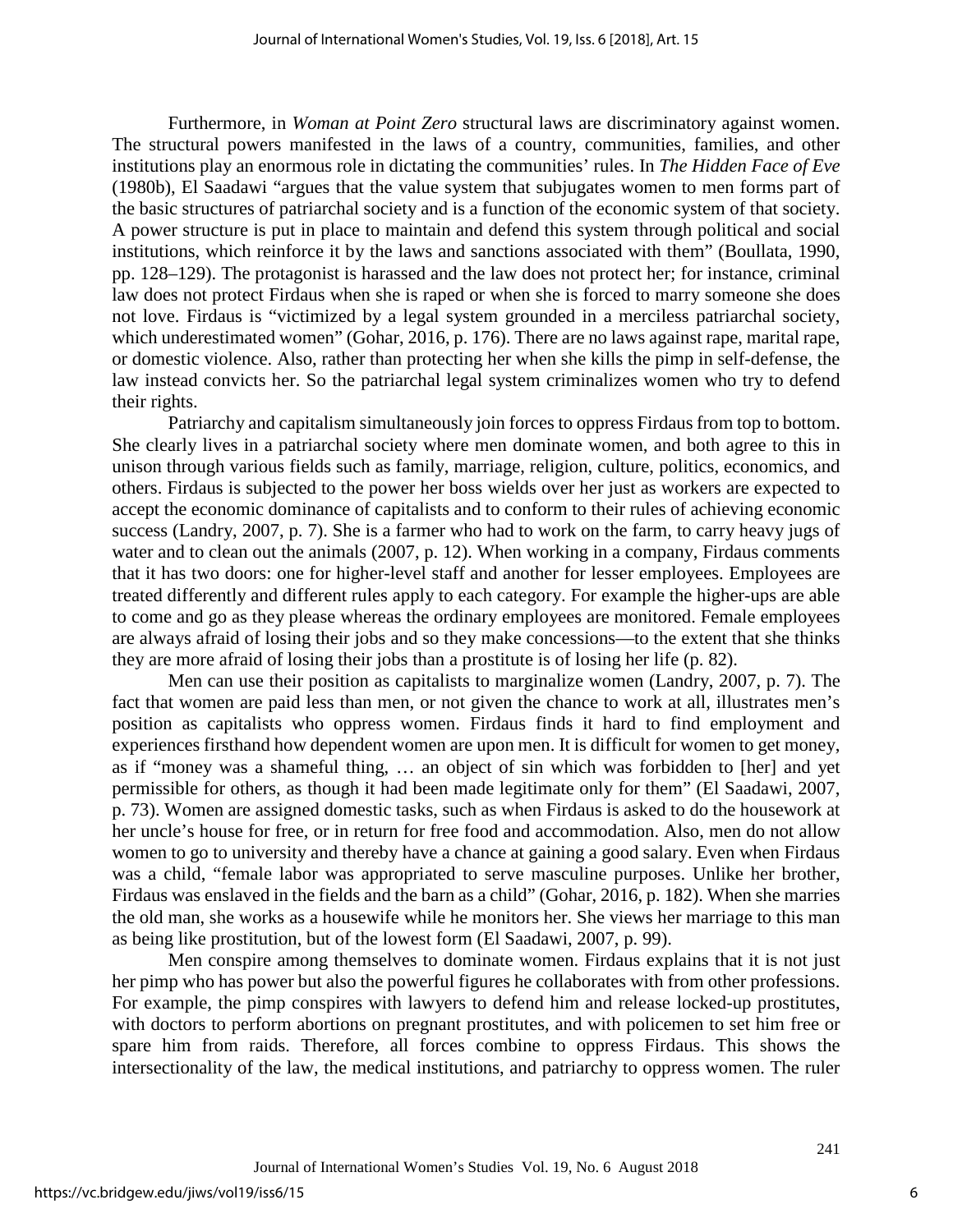and policemen force her to accept an invitation from a powerful client. If she refuses, they threaten her with prison.

Class oppression is linked to patriarchy and capitalism; nevertheless, it can act as a form of oppression for some women but a privilege for others, which is why readers should not essentialize Arab women. Landry argues that class "position determines one's economic resources, which in turn determines one's living standard" (Landry, 2007, p. 6). Firdaus comes from the working class and is partly oppressed by that. Even though she tries to raise her social class by obtaining a secondary school certificate and becoming a high-class prostitute, she admits that although her make-up, clothes, and hair give her the "upper class" look on the outside, deep down she is still lower class. Also, status determines how other people view her. She does not earn enough money when she works in an office, so she has to live in a poor area where she has to wait in line to use the lavatories. Her step-aunt views her as a servant. Firdaus is more oppressed than her uncle's wife who comes from a high class. As a consequence, her uncle does not beat her stepaunt; he speaks gently to her, he listens to her, and at times she seems to have power over him.

The psychiatrist character, based on El Saadawi, notes her class and wonders if Firdaus is a better person than she is. El Saadawi, who is a medical doctor and of a higher class than Firdaus, can relate to her, but no matter how much the author tries, she is more privileged than Firdaus. Firdaus refuses to meet El Saadawi after several visits. El Saadawi says "[c]ompared to her, I was nothing but a small insect upon the land amidst millions of other insects" (El Saadawi, 2007, p. 3). Also, when Firdaus finally agrees to see her, she makes her feel inferior. She tells her "[let] me speak. Do no interrupt me. I have to no time to listen to you" (El Saadawi, 2007, p. 9). When the policemen take Firdaus to be executed, El Saadawi feels ashamed of herself and of her life, fears and lies (El Saadawi, 2007, p. 114). She is convinced that Firdaus is better than her because she has the courage to say what is on her mind, to stand up for her rights and to face execution.

In order to make sure that the rules of the structural patriarchal powers are followed, the disciplinary domain manages power relations by employing various techniques, such as surveillance. Foucault (1977, p. 187) argues that disciplinary power is exercised "through its invisibility; at the same time it imposes on those whom it subjects a principle of compulsory visibility." In a patriarchal society, women and men tend to conform to these subject positions, and if they do not, they are judged according to these norms. The patriarchal/male gaze is dominant everywhere in the novel and haunts Firdaus throughout her life. Men in her society seem to interfere in every move she makes and try to judge her. She uses the eye motif to symbolize the theme of surveillance. She narrates, "Ever since I was born those two eyes had always been there, wide open, staring, unflinching, following every morsel of food on my plate" (El Saadawi, 2007, p. 71). Here, her father made sure that she was conforming to his patriarchal wishes and demands. Even her mother watches her and monitors her actions. Her uncle watches every path she takes; her husband watches every bite she eats and dominates all of her behavior at home, beating her if she wastes soap or food; her customers judge her and call her "unrespectable" because she is a prostitute. When she runs away from home, all men stare at her, objectify her and some rape her. She tells the reader that she sees these eyes following her in the street. She comments that "[she] was not confronted with a hand holding a knife or a razor, but only with two eyes, nothing but two eyes (p. 44).The male gaze and the eyes also symbolize how men believe they possess women. Firdaus is also made to feel that she is a nobody just because she is a woman. "Each minute a thousand eyes passed in front of me, but for them I remained non-existent" (p .43). When a man rapes her she only sees his two eyes and his male gaze (p. 43-44). Finally, her pimp watches her,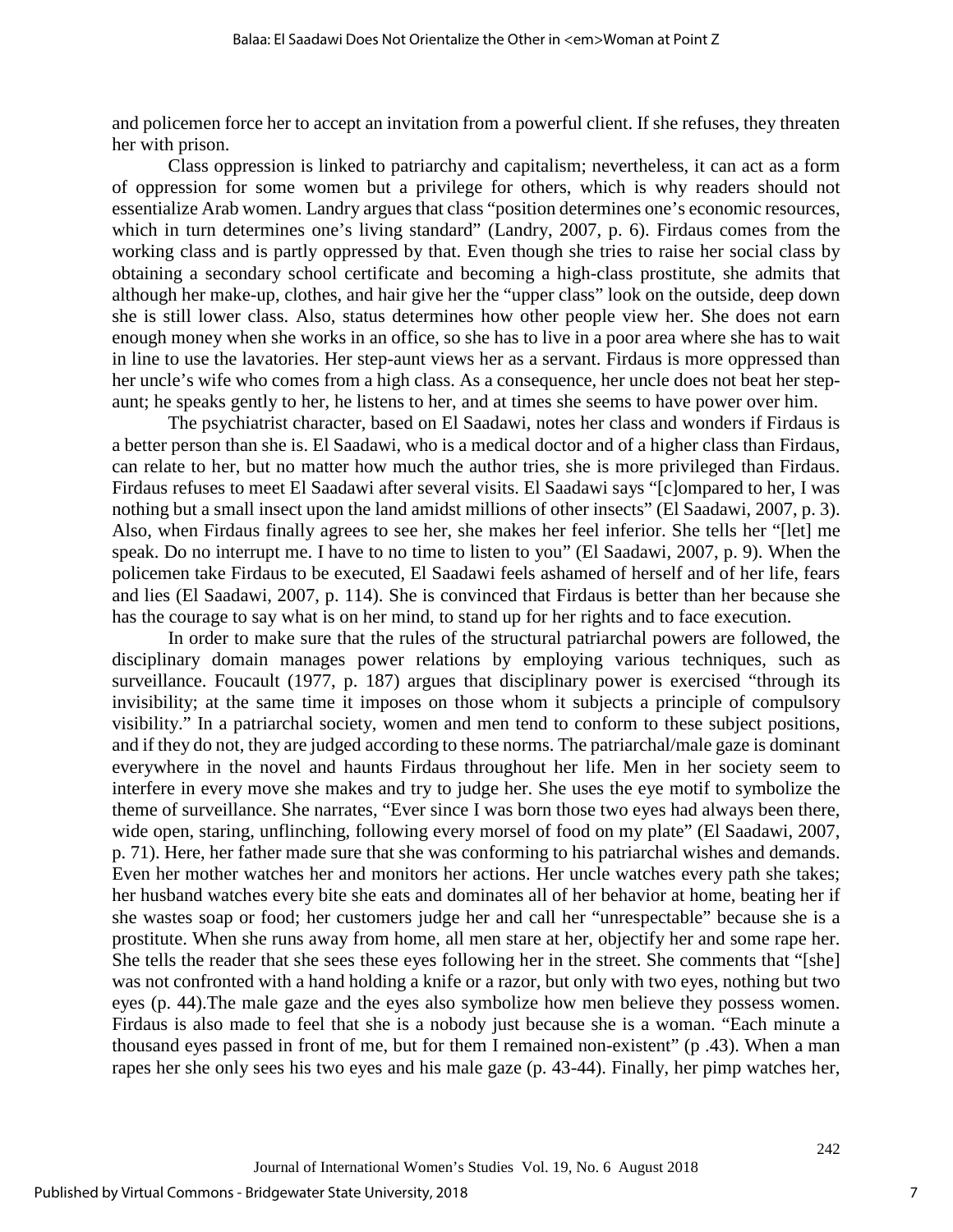chases her, and wants to control her; he wants to take all her money because of the patriarchal assumption that a woman cannot survive without a man.

#### **The Hegemonic Domain**

Not all concepts of intersection theory are at the same level as illustrated above; some are at the macro-level, such as the structural, while others are at the micro-level. Patriarchy and capitalism are not just systems of relationships; they are also systems of values and beliefs (Landry, 2007, pp. 6-7). The ruling classes manipulate their societies politically through cultural hegemony. The hegemonic domain of power rationalizes practices in the other domains and legitimates oppression; it deals with ideology, culture, and consciousness. The hegemonic domain can be illustrated through religion, gender, and sexuality.

Drosihn contends that "despite only being discussed marginally in *Woman at Point Zero*, the novel transmits distrust in religion shaped by patriarchal interests" (2014, p. 26). It is not Islam that oppresses women but the hypocritical application, and misinterpretation, of religion. Islam "has an almost unlimited number of manifestations, which appear differently according to correspondent historical, political, economic and cultural contexts" (Gebrial, 2014, p. 40). Intersectionality also reveals that it is not just hypocritical Islam and patriarchy that are the players: all four domains of power intersect in oppressing Firdaus. The novel is an attack on the whole of society—not on Islam. El Saadawi rightly disagrees with those Westerners who try to explain the problems of Arab women in relation to "the attitudes, values and nature of Islam" (El Saadawi, 1980b, p. 4). Many of the interpretations of religion are sexist and based on patriarchal misinterpretations made by men in power. "The use of Islamic discourse is so effective in manipulating the masses because it combines religion and traditions; power structures and patriarchy take advantage of this melange in order to oppress women" (Balaa, 2013, p. 190). Indeed, Islam "plays a considerable role in the narrative of *Woman* [*at Point Zero*], punctuated by references to the Imam of the mosque, the father of Firdaus, her uncle and the village folks hypnotized by fake religious sermons" (Gohar, 2016, p. 177). It is true that the text is set against an Islamic background but it is the abuse, or misinterpretation, of religion, hypocrisy, and the confusion between religion, traditions, and culture that oppress women. In the Arab world, religion is utilized as an "instrument in the hands of economic and political forces, as an institution by those who rule to keep down those who are ruled" (El Saadawi, 1980b, pp. 3-4).

In order to explain how the hegemonic domains are oppressing these women, I will refer to Barthes's theory of mythologies and Gramsci's theory of cultural hegemony. These "theories explain the links between the power of misinterpreted religion and myths in creating hegemony, poverty, a culture of deceit, and the misrepresentations, helplessness, and acceptance of contradictory situations" (Balaa, 2013, p. 193). Barthes's theory of mythology can shed light on how the ruling class and its cohorts "perpetuate these myths about Islam and on why these myths are so powerful" (p. 193). Barthes (1972) contends that myths imply distortion. The myth falsifies the truth and "is an ideological apparatus that attempts to portray reality in a certain manner and according to certain political ideology" (Balaa, 2013, p. 193). Barthes considers myths as being constructed by politicians because they are the product of a particular structural power at a specific time and place. However, to explain why this myth about Islam is powerful, it should be noted that it is camouflaged as religion and is presented as objective and natural.

Gramsci's theory (1971) of cultural hegemony can be applied to this text to examine the cultures that such patriarchal systems produce. Cultural hegemony affects how society views

8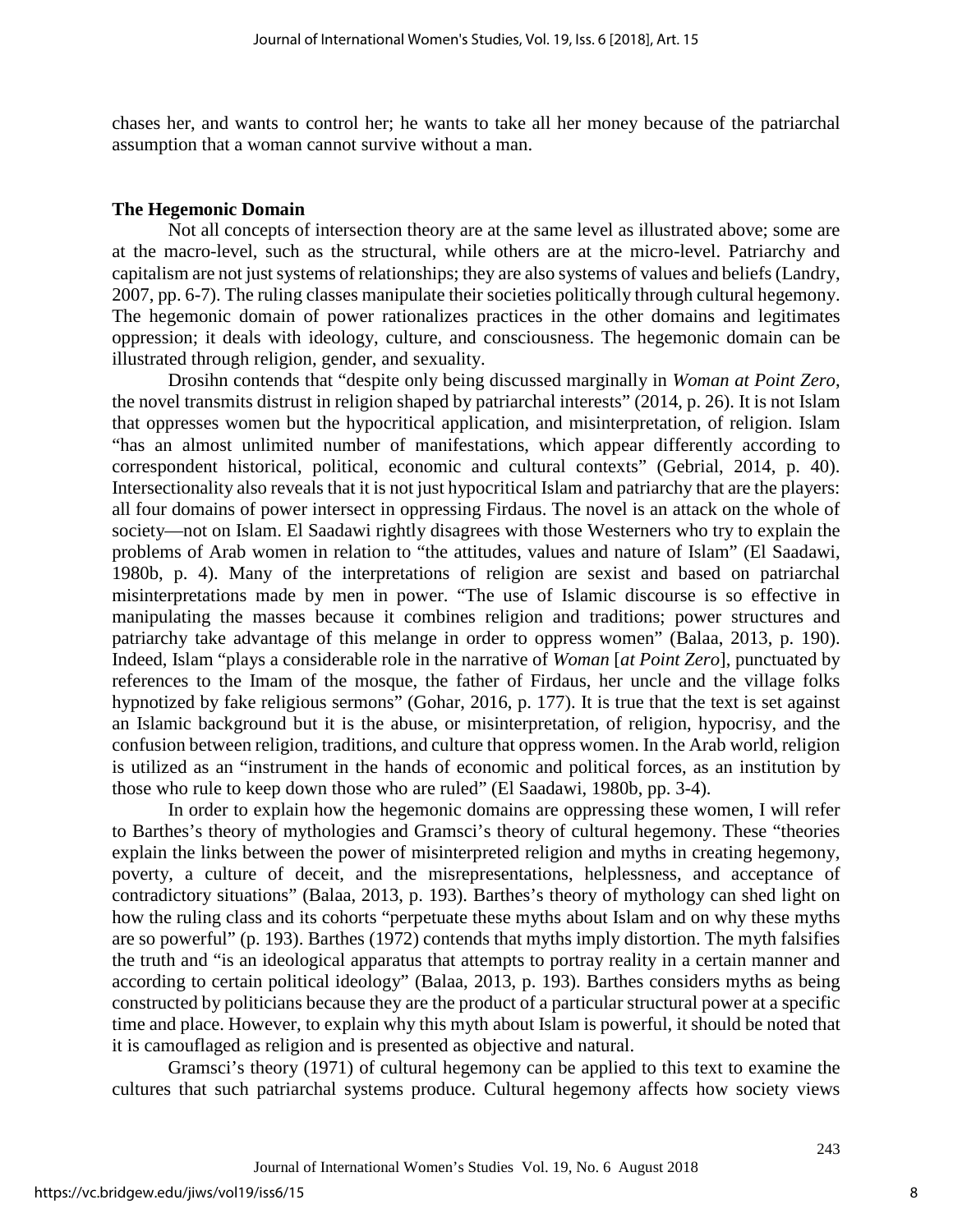Firdaus and how she views herself. "The significance of the hegemonic domain of power lies in its ability to shape consciousness via the manipulation of ideas, images, symbols, and ideologies" (Gramsci, 1971, p. 285). Gramsci argues that capitalism is not just exploiting the people economically but mentally, perpetuating ideologies and values constructed by the ruling class, which might include religion and traditions. "A power structure is put in place to maintain and defend this system through political and social institutions, which reinforce it by the laws and sanctions associated with them" (Boullata, 1990, pp. 128-129). The government can dictate the rules and it may try to enforce them, but for cultural hegemony to effectively work the public has to consent (Balaa, 2013, p. 195).

Firdaus points to the hypocrisy in religion and how some religious leaders pretend to show humility, deceiving the public through their dressed-up speeches. Though some claim to be religious in the text, many are unreligious, such as Bayoumi and her pimp. El Saadawi presents some Muslim men as hypocrites, such as Firdaus's uncle, who sexually molests his niece, and Firdaus's father displays hypocrisy because he pretends to be pious and yet steals and cheats. Firdaus's husband is presented as a sheikh who abuses his wife sexually, physically, and psychologically. These men are misinterpreting Islam and abusing it to control the women in their family. The uncle marries off his niece so as to obtain her dowry to pay off his debts and to avoid supporting her financially. Firdaus was forced to marry her husband, but in Islam this is not allowed because both parties should consent. Her husband is as old as her grandfather and cannot bear children. He beats her because she leaves morsels of food on her plate or because she "drop[s] the packet of soap powder and spill[s] a few grains on the floor." Then he "got into the habit of beating [her] whether he had a reason for it or not" (El Saadawi, 2007, p. 46). When Firdaus seeks out her uncle's house as a shelter from her abusive husband, her uncle tells her that "all husbands beat their wives" (p. 46). Firdaus says to herself, "I said my uncle was a respected Sheikh, well versed in the teachings of religion, and he, therefore, could not possibly be in the habit of beating his wife" (p. 44). She then realizes that her uncle employs double standards because she has never seen him beat his wife. Therefore, Firdaus is convinced that Islam does not support this kind of behavior. She is taken back to her husband by her uncle. However, the husband one day beats her so much that blood comes out of her nose and ears. Islam teaches respect between a husband and wife and the novel does not show this between Firdaus and her husband.

Firdaus suffers physically, emotionally, and psychologically as a result of hegemonic patriarchal power that controls gender, religion, and sexuality. As Firdaus is being brought up in her parents' house, her uncle's house, or at school, she is made to feel that she is inferior to boys and worthless. Hegemonic power is illustrated by the perpetuation of the idea that a woman's body is a commodity. In the first volume of *The History of Sexuality*, Foucault argues that the body is the principal site of power in our modern society, which explains how women are socially controlled through their bodies and sexualities. Foucault remarks that sexuality is "completely constructed in culture according to the political aims of the society's dominant class" (as cited in De Lauretis, 1987, p. 12). Foucault does not focus on sources of societal power, such as the economy or the state, but rather examines micro-level power relations and the "modern technologies of power" (1978, pp. 151-52). He remarks that technologies "made sex not only a secular concern but a concern of the state as well: to be more exact, sex became a matter that required the social body as a whole, and virtually all of its individuals, to place themselves under surveillance" (Foucault, 1980, p. 116). In El Saadawi's novel, sex is related to culture but is not secular as Foucault suggests—though it is most definitely a concern of patriarchal capitalist structural powers. Using Foucauldian principles, Firdaus's body can be understood as being owned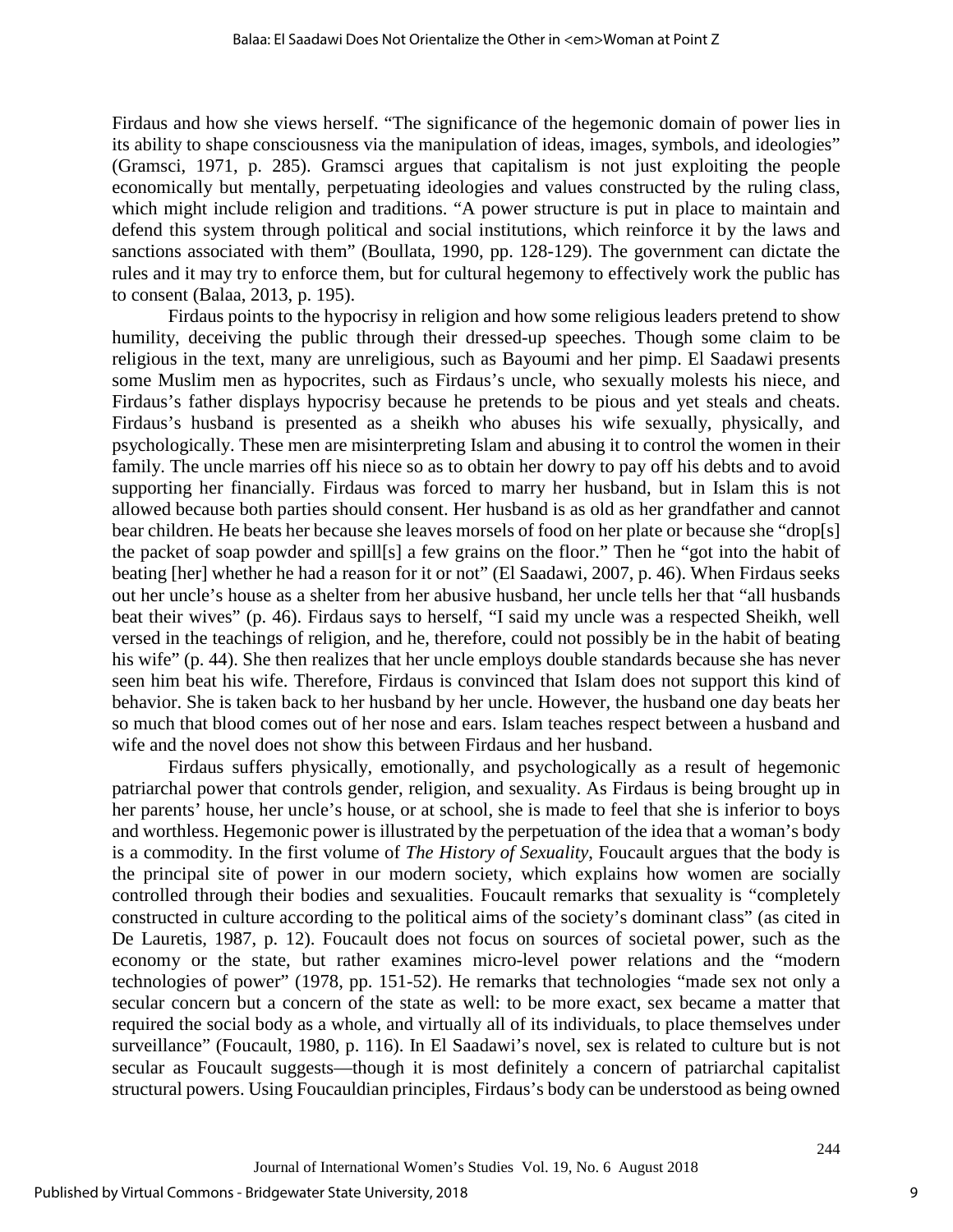and dominated through sexual control; women experience sexual fear and lack sexual rights, sexual freedom, or sexual pleasure.

The hegemonic forces of power through misinterpreted religion and cultural hegemony attempt to justify this oppression and rationalize circumcision, forced marriages, arranged marriages to older men, and even rape—by putting the blame on the victim for running away or asking for it. Firdaus discovers that the patriarchal rules are unfairly stacked against women, and that women do not have the same legal rights as men. This is sanctified by misinterpreted Islamic rules which dictate that a woman should obey what her father, brother, or husband order her to do, even if it is wrong, illogical, or immoral.

The ruling class perpetuate their own ideologies through the law, traditions, and religion simultaneously. At Friday prayer the Imam tells the people to obey the ruler (El Saadawi, 2007, p. 11). He praises the ruler so that he can keep his daily job. The men attending Friday prayer, including her father, are somewhat brainwashed and continually apply what the Imam has said without really analyzing or criticizing it.

I could see them walking through the narrow winding lanes, nodding their heads in admiration, and in approval of everything his Holiness the Imam had said. I would watch them as they continued to nod their heads, rub their hands, one against the other, wipe their brows while all the time invoking Allah's name, calling upon his blessings, repeating His holy words in a guttural, subdued tone, muttering and whispering without a moment's respite. (El Saadawi, 2007, p. 11).

Her father cheats by selling a poisoned buffalo before it dies and he steals from the fields once the crop is ripe. The farmers and the Imam are brainwashed and alienated from the reality of the world around them, absorbing the oppressor's patriarchal ideologies through a process by which "a complete hegemony of an oppressive system is achieved only when the victims, through a process of cultural and religious socialization, become alienated. They learn to deny their existential being and imbibe the views of their oppressors" (Shihada, 2007, pp. 171-172).

Double standards are employed when it comes to sexuality: men are allowed to experience sexual pleasure freely, but women are not. Firdaus is not supposed to have sex outside marriage, but men are not punished if they rape her. Firdaus is sexually abused, sexually harassed, and employed in sexual slavery. Firdaus's body is abused and, as Fedwa Malti-Douglas (1995, p. 3) argues, "[T]he body in the Saadawian literary corpus is more than a source of conflict. It is intimately tied to a discourse of gender and sexual definition," and she asks, "[W]hat is sexual slavery if not the exploitation of woman's body? Indeed, one of the most important leitmotifs of *Woman at Point Zero* is woman's body. Who owns it? Who controls it? Does Firdaus have a right to it?" (p. 52) A patriarchal society refuses to see Firdaus as anything but a sex object, "a body that is meant to exist for the sole pleasure of men" (Saiti & Salti, 1994, p. 154). Firdaus is sexually raped several times. When Firdaus is at work at the company, she describes incidents of sexual harassment. Furthermore, Bayoumi, her pimp, exploits her sexually and allows other men to sleep with her in exchange for money.

Firdaus is denied her right to sexual pleasure. Evelyn Accad comments that "sexuality seems to have a revolutionary potential so strong that many political women and men are afraid of it" (2005, p. 3). The patriarchal society controls women's bodies by depriving them of sex and by making women fear their sexual bodies. Because of being circumcised, Firdaus greatly suffers all her life and cannot feel any sexual pleasure. The physical and psychologial pain generated by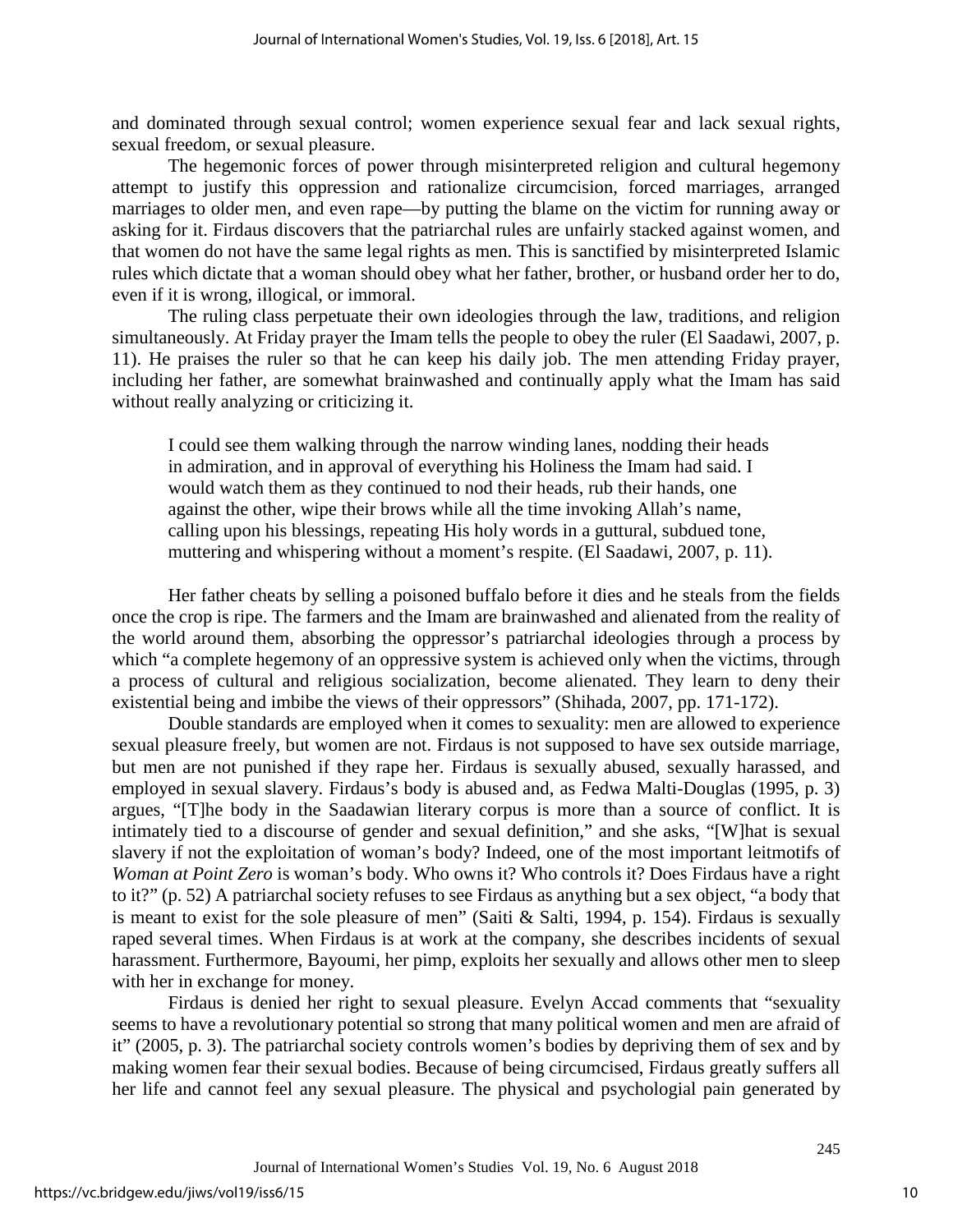circumcision subtly and persistently haunts Firdaus throughout her life. This is portrayed in how she still remembers this trauma so well that she resorts to narrating it before she dies. She tells El Saadawi that her mother "brought a woman who was carrying a small knife or maybe a razor blade. They cut off a piece of flesh from between [her] thighs" (p. 12). As a result, she cried all night. This surgery is not hygienic and does not involve anesthesia. Circumcision is believed to be a religious practice, but it is not part of Islam despite having been conflated with it for years. In the documentary *Hidden Faces* (Hunt & Longinotto, 1990), most of the interviewer's cousins were circumcised. The majority know that it is not a religious practice and some view it as a cleansing mechanism. Others are aware that it is done as a cultural or societal practice to decrease women's sexual needs and pleasure. In *Women at Point Zero*, Firdaus's mother "participated in the performance of the clitoridectomy when she was a young girl. This operation leads in the novel to a nostalgic sense of lost desire, to an absent sense of corporal pleasure" (Malti-Douglas, 1995, p. 63). Here, the mother is perpetuating oppressive patriarchal ideologies. As a consequence, only men experience pleasure during sexual activity, and thus gain more power over women.

Firdaus also suffers from unrequited love. When at school she is oppressed by heterosexism. Firdaus displays lesbian tendencies, but Egyptian law and society are against homosexuality; this shows how the structural and hegemonic domains intersect and combine to oppress women. She falls in love with her teacher, Iqbal, but does not dare come out of the closet. Later in life, she is deprived of loving the man she loves. Ibrahim, a fellow employee, fools Firdaus by telling her that he loves her. She realizes that he does not really love her but is only using her body. He then marries the manager's daughter because he is after wealth and class status. Firdaus's experiences with Iqbal and Ibrahim are slightly similar.The two experiences and characters mirror each other in some ways, such as when she describes meeting with them and they both try to calm her down because she had been crying. She even says at a certain point: "I could no longer distinguish between the faces of … Iqbal and Ibrahim" (p. 87). Even the language used to describe her feelings is similar; for example, in both cases when they abandon her, she asks whether they had forgotten how they felt towards her (El Saadawi, 1983, p. 31, p. 86). Firdaus feels extreme pain and decides to return to prostitution because she thinks that "a successful prostitute was better than a misled saint" (El Saadawi, 1983, p. 82). Nonetheless, she does not take revenge on Ibrahim personally; instead, she later kills her pimp, who is symbolic of patriarchal oppression.

### **The Interpersonal Domain and Solidarity**

How women view themselves and other women is the major key to change. Firdaus initially did not realize that she was oppressed and viewed herself as lacking agency, but throughout the novel her character develops and her view of herself is altered, thus empowering her. One way of rebelling against the oppressive interpersonal domain, according to Collins (2000), is to have a voice and a "safe space" (p. 100). Collins highlights the importance of the process of self-definition that becomes possible within safe spaces because this process allows the subject to oppose being defined by others. Firdaus is against being objectified as "the Other." She realizes that she is oppressed. Through self-definition, women can resist the dominant ideology transmitted by patriarchal society. I draw on what Teresa De Lauretis (1987) calls the "space-off," which is "a movement from the space represented by/in a representation, by/in a discourse, by/in a sex-gender system, to the space not represented yet implied (unseen) in them" (p. 26). These spaces are "safe" because the subjects can freely express their voices without the interference of the hegemonic ideology. Firdaus starts to see herself differently from the way society views her when she first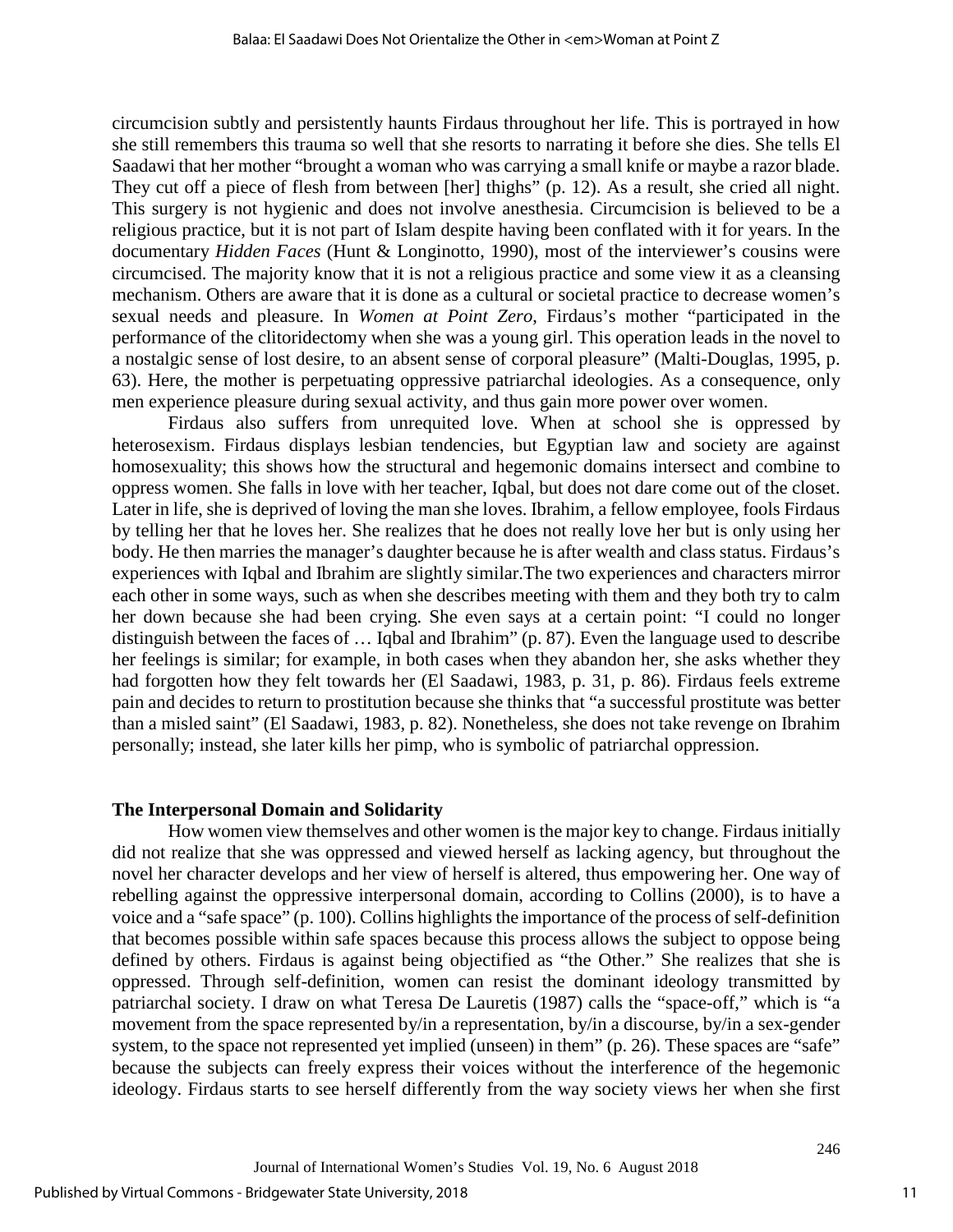sees herself in the mirror (El Saadawi ,2007, p. 19). Later on in the novel, Firdaus refuses to be defined by others. The moment of epiphany comes when she realizes that the person she loves is a hypocrite and is after his personal interests, not love or nationalism. It is only when she sees herself differently that she is able to break the power of the male gaze. She "[tears] off the veil, the last, remaining veil from before my eyes" (p. 107).

Women in this novel play a large role in perpetuating patriarchy and oppressing one another. Women try to keep other females in their place to preserve patriarchy. This is a reinforcement of Fanon's theory regarding the relationship between natives and colonizers. "Just as the colonized is claimed to be the creation of the colonizer, the woman in the patriarchal family is deemed to be essentially a construct of the man. The woman comes to internalize the gender stereotypes of the man as much as the colonized 'native' interiorizes the gender stereotypes of the colonizer" (Mazrui & Abala, 1997, p. 31). Firdaus is oppressed by her mother, Sharifa (the female pimp), and her uncle's wife. Her mother is either unsupportive or absent. Moreover, women show no powerful solidarity within the novel, with the exception of Firdaus's teacher and, to a certain extent, El Saadawi, the author of *Woman at Point Zero.* Bell Hooks claims that solidarity between women can be political, and the basis or model of this sisterhood should not be based on "shared victimization" or on "common oppression" (1986, p. 128). In contrast, its basis should be on "shared strengths and resources" (p. 128); that is, "to experience solidarity, we must have a community of interests, shared beliefs and goals around which to unite to build Sisterhood" (p. 138). Firdaus lacks solidarity with other women and experiences only minor bonding relationships. For example, she has a short-term bonding with her school teacher. As for Sharifa's relationship with Firdaus, although she teaches her how to cope with oppression and patriarchy, she unquestionably oppresses her. Solidarity is absent because of jealousy, the adoption of patriarchal ideologies, and classism. Sharifa is jealous of Firdaus because of the competition she poses.

Despite their class differences, it cannot be denied that there is solidarity between the author and Firdaus. El Saadawi can identify with some of her problems, such as circumcision and patriarchy. The oppressed has the courage to tell her story and die for her cause and El Saadawi is audacious in writing her story. Also, they both have the same goal, which is to fight patriarchy and injustice. Govender comments that the author is finally "able to identify herself and other women in Firdaus" (1996, p. 57). Nevertheless, their bonding does not eliminate sexist oppression perhaps because it comes too late in Firdaus's life.

## **Challenging Stereotypes and Rebellion**

El Saadawi is occupying a space in-between where even though she might be employing stereotypes, she challenges them. The common stereotype of the Arab woman in Orientalist work is that she is a victim, voiceless, and without agency. Edward Said comments that nineteenthcentury Orientalist authors dwelled on the exotic, erotic sexuality of the Oriental woman (1979, p. 187). He comments on Flaubert's description of Kuchuk Hanem, the latter's female lover, as a "disturbing symbol of fecundity, peculiarly Oriental in her luxuriant and seemingly unbounded sexuality" (p. 187). Kuchuk Hanem was a local exotic dancer Flaubert met during his travels to Egypt. Women possess "primitive" beauty because they are close to nature. Also, in patriarchal Arabic literature women tend to be either "scared, pure mothers and frigid, chaste, respectable wives" or "the prostitute and the mistress, women who are warm, pulsating, seductive, but despised" (El Saadawi, 1980a, p. 166). El Saadawi breaks these stereotypes by presenting a new vision of a female prostitute: "She takes up the motif of the Cairo prostitute but gives it a new and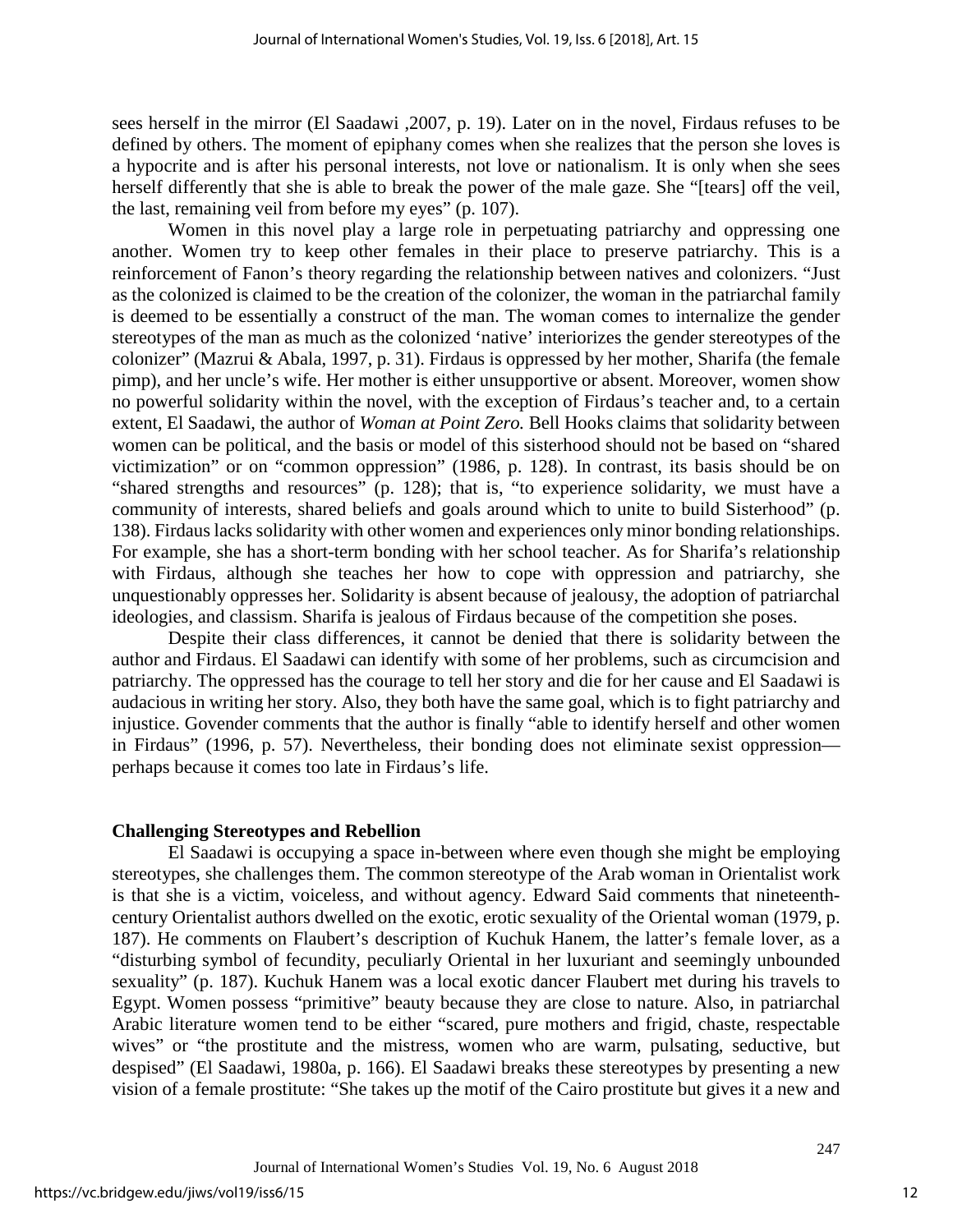innovative reading that places self-determination and self-identity with the woman and not a man" (Govender, 1996, p. 58). Firdaus is presented as neither exotic nor erotic.

Firdaus is not presented as a voiceless victim but as a central protagonist who speaks out about her story. El Saadawi challenges stereotypical Oriental discourse by her voicing of the subaltern. Historically in the patriarchal Arab male tradition, women were silenced and El Saadawi, through Firdaus's tale, "interrogates the narratives of major Arab authors who marginalized women in their fictional roles" (Gohar, 2016, p. 174). El Saadawi, in an interview about writing *Woman at Point Zero*, says that she did not speak for Firdaus: "I spoke to her and she spoke to me. I didn't speak about her" (Hitchcock, 1993, p. 176). Barbara Harlow comments that when Firdaus agrees to tell her story, she "allow[s] her individual act of challenge and defiance to become part of the public record of social opposition to the authoritarian political structures and patriarchal hierarchies of Egyptian society" (p. 138). By telling her story, Firdaus is "contesting and confronting an entire tyrannical system" (Gohar, 2016, p. 184). I refute Spivak's (1988) claim that in this case the intellectual elite is representing the subaltern because El Saadawi "provides sufficient narrative space for her subaltern protagonist to speak and tell her own story" (Gohar, 2016, p. 185).

Firdaus is not being orientalized as "the Other," the inferior, in that she is named after "heaven" and not "hell." Moreover, Firdaus's death could symbolize a rebirth; that is why the novel is called *Woman at Point Zero*—because she is born again. She lives on despite her death. Firdaus only agrees to meet El Saadawi so as to pass on the message of truth to humanity. She tells the reader the reason why they have sentenced her to death: "They condemned me to death not because I killed … but they condemn me to death because they are afraid of my life, and they know that if I were to live that I would kill them. My life means their death and my death means their life" (El Saadawi, 2007, p. 110).

Firdaus is not the typical oppressed Arab woman who has no agency. Firdaus runs away when she is forced to marry Shaykh Mahmoud, who is forty years her senior. She takes action and kills her pimp at the end of the novel. She tries to transform her weaknesses into power, such as her finding power in prostitution. Firdaus tries to take control over her body and sexuality. She is not presented as someone who is highly sexual, as in Orientalist stereotypes, because she shows that she cannot enjoy sexual intercourse. Firdaus finds that money brings her power when she becomes a first-class prostitute and can choose her customers and demand money. She can hire lawyers, she can sue who she wants, and she can meet powerful people. Moreover, Firdaus says that being a prostitute has given her power in the sense that it protects her from the pain of being an oppressed and abused woman in Egyptian society. She realizes that if she takes possession of her own body, she can be in control.The narrator describes how Firdaus enforces her power when she tears up the money that one of her rich customers gives her: she says that it is "as though I were tearing my uncle's piaster, and tearing my husband's piaster, and tearing my husband, and tearing my father, and tearing Marzuq, tearing Bayoumi and Diya and Ibrahim, and tearing all the men I have seen, and tearing the remains of the piaster of every man on my finger, and tearing my finger too" (El Saadawi, 2007, p. 107). These words show signs of her rage and rebellion.

Though El Saadawi employs stereotypes, she uses them "to criticise patriarchal systems" (She, 2010, p. 91). As Govender remarks about El Saadawi, by "taking up the age-old stereotype of the Egyptian prostitute[,] … she addresses a number of pertinent social, economic and political issues fundamental to the life of women in a patriarchal, Islamic society such as Egypt" (1996, p. 55). For example, when she is having sexual intercourse with a customer, Firdaus is described as "some passive, lifeless thing, refusing to surrender, undefeated. Its passivity was a form of

13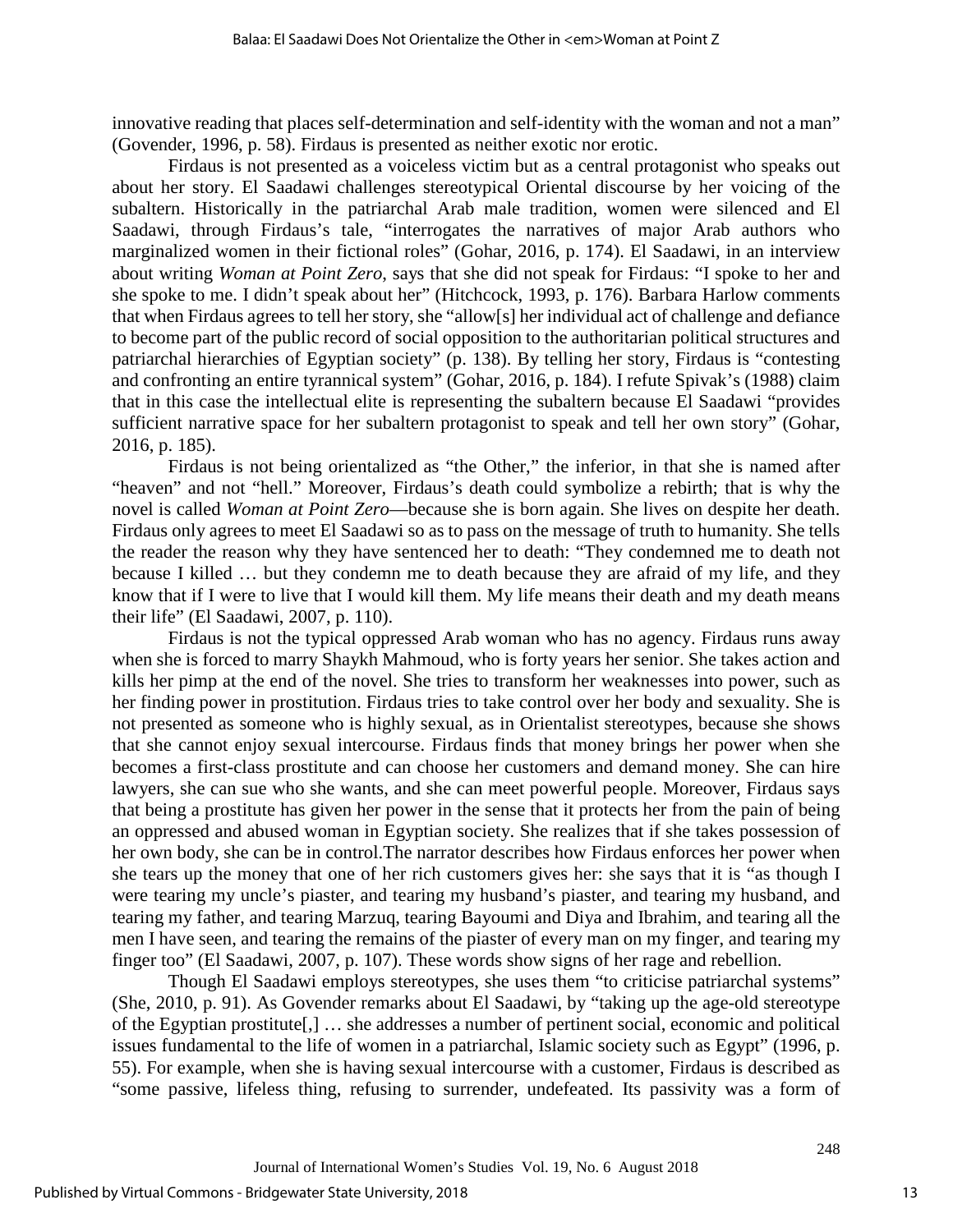resistance" (El Saadawi, 2007, p. 102). Firdaus tries to change her class but she cannot stop the impact of all the systems of oppression: the structural, disciplinary, hegemonic, and interpersonal. She is able to find cracks and fissures in the structural powers of her society. She manages to fight the patriarchal gaze by being economically independent and getting her own food, rather than have someone watch over every mouthful. Even though this woman is oppressed, she gains power when she resists the subject positions offered to her and attacks traditional roles.

As Françoise Lionnet comments, in "contemporary Western medical and anthropological literature … the subject of excision has often been treated … in an impassioned, reductionist, and/or ethnocentric mode which represents the peoples who practice it as backwards, misogynistic" (1991, p. 2). El Saadawi rebuts some Westerners who focus on circumcision and neglect other types of oppression. She believes that focusing on this issue widens the gap between first-world women and third-world women, contending that all women are circumcised in one way or another, "psychologically and educationally" (El Saadawi, 1980a, p. 77). After all, it could simply be a symbol of ultimate patriarchal oppression.

El Saadawi stereotypes men as evil, driven by sexual desires, and violent, but not all men are evil in the novel. For example, the male prison doctor at the beginning of the novel sympathizes with Firdaus and does not think she is guilty. Besides, men act as symbols of patriarchal oppression. Readers should remember that in Arabic literature there is a tendency for characters to be used as symbols of their countries/nations, and so readers should not overcondemn the stereotypical characters employed. Ouyang advises readers with no previous knowledge of the history and culture of the Arab world to familiarize themselves with it so as to understand that Arabic novels at times function as "novels of ideas," "in which ideologies, disguised as characters, are expounded and tested as the events of the novel unfold" (1996, p. 459). For example, she says that "women in general, and prostitutes in particular, are often symbols of their countries or nations; their struggles are those of their countries trying to emerge from the ashes of a world that has been deeply affected by colonialism and the changes, positive and negative, that it brought" (p. 459). Firdaus can be interpreted as a symbol of her country, Egypt, which is prostituting itself for others—in this case local and outside interests. Saliba argues that "the prevalent figure of the female prostitute signifies the nation prostituted to the colonizer for superficial gains, bands of gold, and the false beauties of Western 'modernization'" (1995, p. 133). So El Saadawi sees how the patriarchal class system is linked to neocolonialism. As Saliba rightly contends, "[T]o reduce El Saadawi's work to an exercise of Western consciousness … is to ignore her explicit critique of the patriarchal class system as an outgrowth of Western imperialism, which oppresses women socially, politically, and economically worldwide" (1995, p. 138).

In short, El Saadawi's novel *Woman at Point Zero* is not orientalizing the East. To claim this is to incorrectly frame the novel and misread it, thus diminishing its artistic merit and limiting its interpretations. El Saadawi occupies a space in-between in which she employs stereotypes at times and yet also challenges them at the same time. She is against neocolonialism, and if she presents the vices of Egyptian society, this does not mean she is calling for Western intervention. She is affected by Western discourse but not to the extent where she essentializes or orientalizes the East. El Saadawi realizes that not all women are oppressed in the same way, and the theory of intersectionality helps to show that Arab women undertake multiple jeopardy and that the relationship between these forces of oppression is multiplicative. Firdaus is concurrently oppressed by patriarchy, capitalism, domestic violence, hypocritical religion, classism, sexual slavery, heterosexism, surveillance, and others. Islam does not oppress women but the hypocritical application, and misinterpretation, of Islam does. El Saadawi's use of Orientalist stereotypes in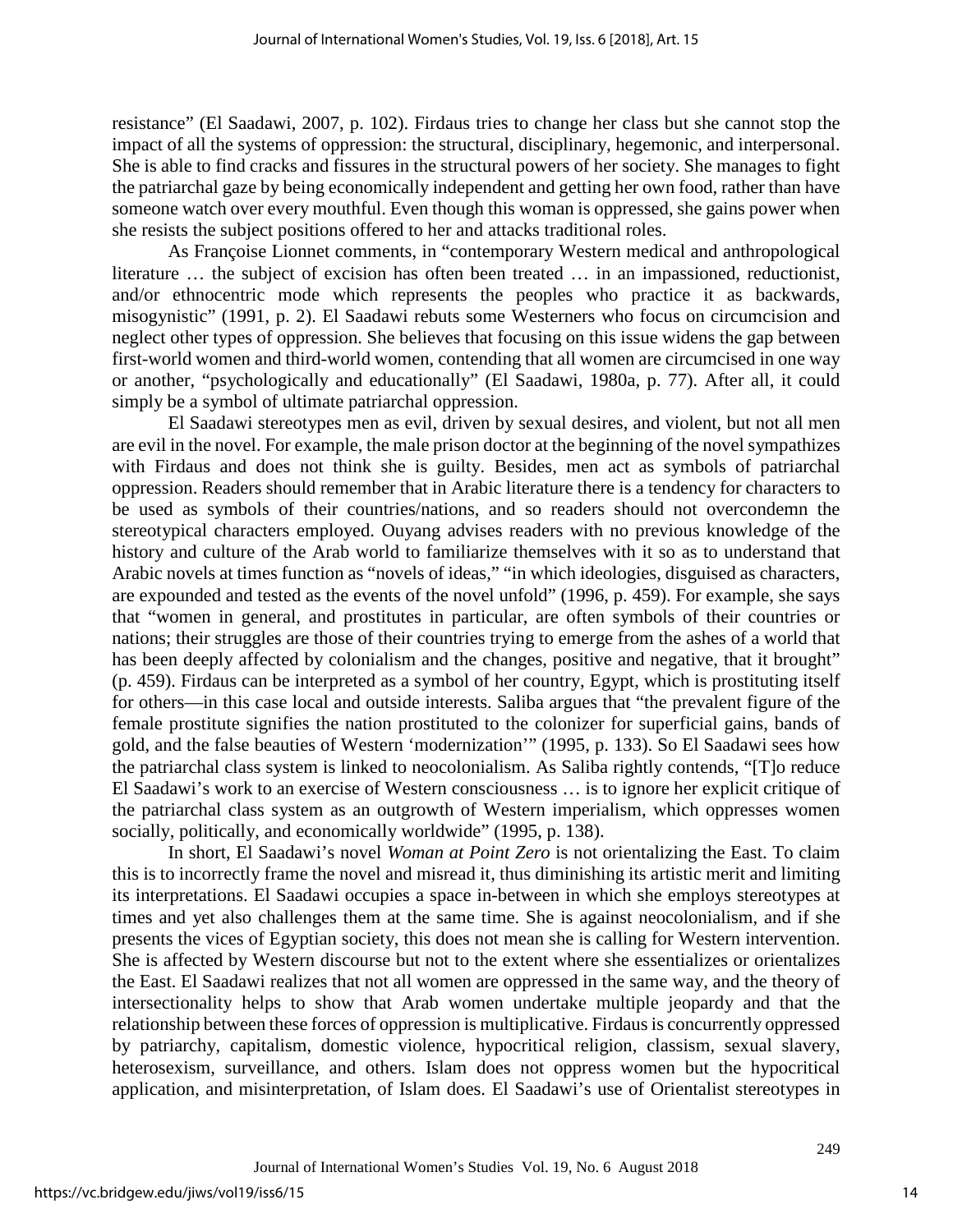*Woman at Point Zero* does not feed into the West's fear of the Middle East or of Islam. If readers project their own stereotypical mapping onto the novel, that is due to their own biases and is not the fault of the novel or the novelist. As Saliba contends, though "it may be limiting to read all third world literatures as anti-imperialist, it is nonetheless important for Western readers to interrogate their privilege in order to understand the violence that we do to third world women, both in real political terms, and through our interpretation of their experience" (1995, p. 143). Besides, there are other Arab women writers whose books are translated into other languages and who present a different viewpoint to show the complexity of the Arab world. No one Arab woman author can be perceived to represent all Arab women.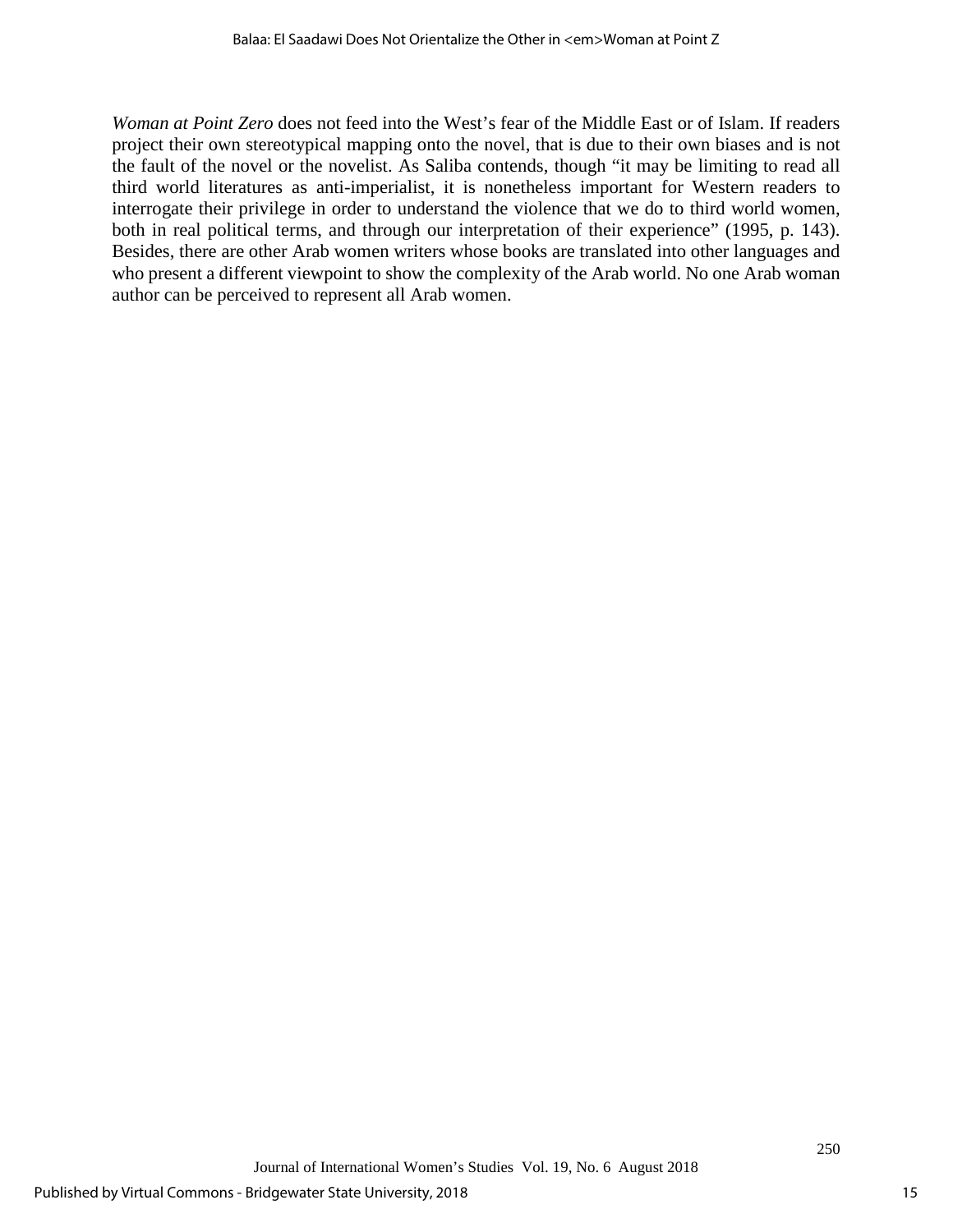## **References**

- Accad, E. (2005). Sexuality and sexual politics: Conflicts and contradictions for contemporary women in the Middle East. In H. Moghissi (Ed.), *Women and Islam: Social conditions, obstacles and prospects* (pp. 3-16). New York, NY: Routledge.
- Amireh. A. (1996). Publishing in the West: Problems and prospects for Arab women writers. *Al Jadid*, *2*(10) August. Retrieved February 28, 2017 from http://www.aljadid.com/content/publishing-west-problems-and-prospects-arab-womenwriters
- Amireh. A. (2000).Framing Nawal El Saadawi: Arab feminism in a transnational world. *Signs*, *26*(1), 215–249. Retrieved May 10, 2014 from http://www.jstor.org/stable/3175385
- Badran, M., & Cooke, M. (Eds.). (1990). *Opening the gates: A century of Arab feminist writing.* Bloomington, IN: Indiana University Press.
- Balaa, L. (2013). Misuse of Islam in El-Saadawi's *God dies by the Nile* from a socialist feminist perspective. *Hawwa: Journal of Women of the Middle East and the Islamic World*, *11*, 187–211. Retrieved January 30, 2018 from brill.com/hawwa
- Barthes, R. (1972). *Mythologies*. Selected and translated from the French by Annette Lavers. New York, NY: Noonday Press.
- Bilge, S. (2010). Recent feminist outlooks on intersectionality. *Diogenes*, *225*, 58-72.
- Boullata, I. J. (1990). *Trends and issues in contemporary Arab thought*. Albany, NY: State University of New York Press.
- Bromely, S. (1994). *Rethinking Middle East politics*. Austin, TX: University of Texas Pess.
- Collins, P. H. (2000). *Black feminist thought* (2nd ed.). New York, NY: Routledge.
- Drosihn, N. (2014). Orientalizing the Other today: Arab feminism in Western discourse. Alifa Rifaat's *Distant view of a minaret* and Nawal El Saadawi's *Woman at point zero* in comparison (Master's thesis). University of Amsterdam, Amsterdam. Retrieved from Faculty of Humanities UVA Scripties Online at http://scriptiesonline.uba.uva.nl/en/scriptie/498453

De Lauretis, T. (1987). *Technologies of gender*. Bloomington, IN: Indiana University Press.

- Fanon, F. (1968). *The wretched of the earth*. (C. Farrington, Trans.). New York. NY: Grove Press, Inc.
- Foucault, M. (1977). *Discipline and punish: The birth of the prison*. (A. Sheridan, Trans.). London, England: Allen Lane.
- Foucault, M. (1978). *The history of sexuality* (Vol. 1; R. Hurley, Trans.). New York, NY: Pantheon.
- Foucault, M. (1980). *The history of sexuality*. (Vol. 1, R. Hurley, Trans.). New York, NY: Vintage Books.
- Gebrial, D. (2014, December 9). Misreading the Middle East. *Infita7*, H. Azzam and Z. Agha (Eds.). Retrieved February 23, 2017 from https://infita7.com/2014/12/09/misreading-themiddle-east/
- Govender, M. (1996). Addressing old stereotypes and redefining the 'Other' in Nawal El Saadawi's *Woman at point zero* and *The hidden face of eve*. *AUETSA: Southern African Studies*, *2*(2), 54-58.
- Gohar, S. (2016). Empowering the subaltern in *Woman at point zero*. *Journal of International Women's Studies*, *17*(4), 174-189. Retrieved December 2, 2016 from http://vc.bridgew.edu/jiws/vol17/iss4/13
- Gramsci, A.(1971). *Selections from prison notebooks.* New York, NY: International Publishers.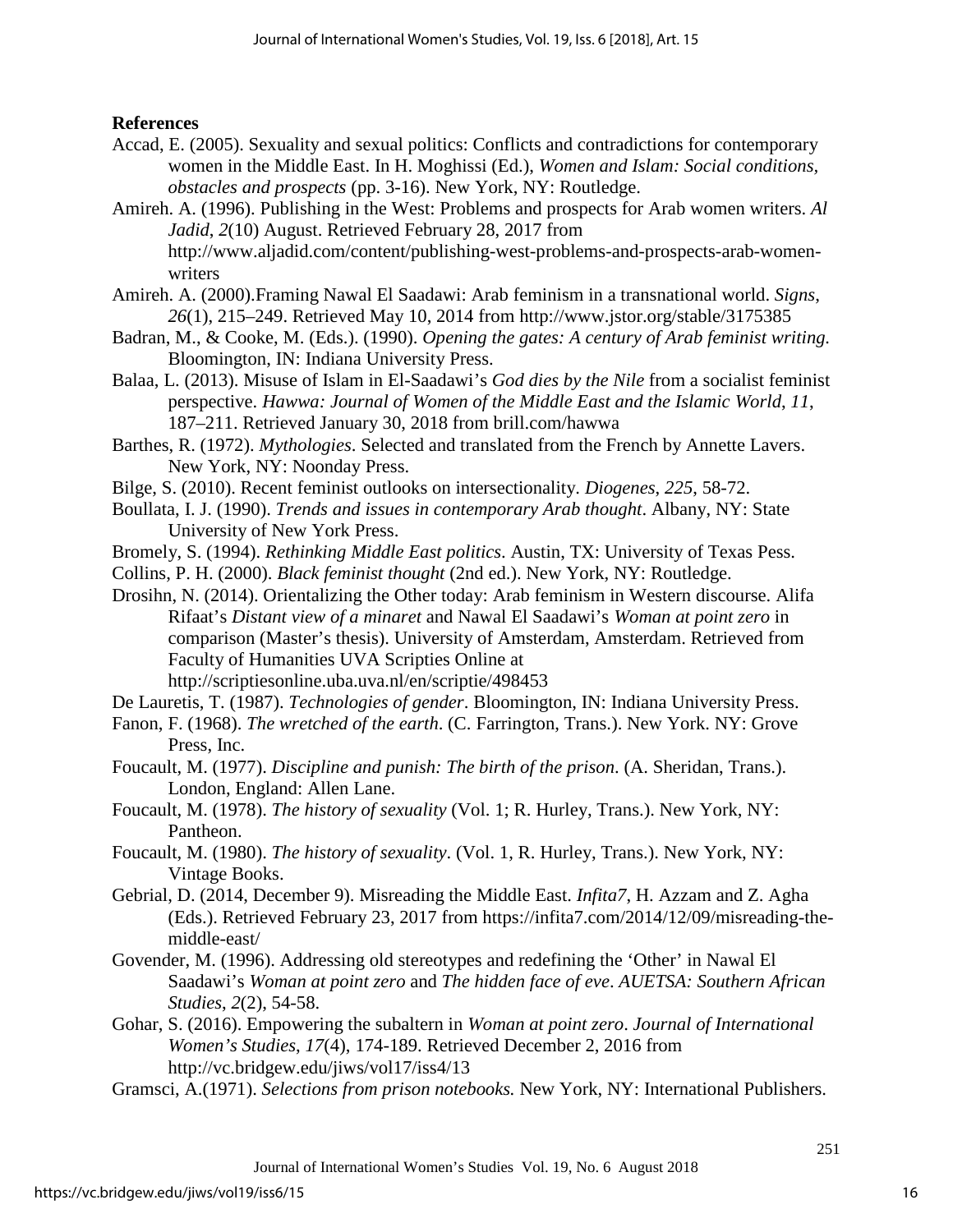- Harlow, B. (1986). From the women's prison: Third World women's narratives of prison. *Feminist Studies*, *12*(3), 501–524. Retrieved May 10, 2014 from http://www.jstor.org/stable/3177910
- Harlow, B. (1987). *Resistance literature*. New York, NY: Methuen.
- Hitchcock, P. (1993). Living the struggle: Nawal El Saadawi and Sherif Hetata. *Transition*, 61, 170–179. Retrieved November 27, 2006 from http://www.jstor.org/stable/2935230
- Hooks, B. (1986). Sisterhood: Political solidarity between women. *Feminist Review*, *23*, 125- 138. Retrieved January 22, 2017 from http://www.jstor.org/stable/1394725
- Hunt, C., & Longinotto, K. (Directors). (1990). *Hidden Faces* [Motion Picture]. UK: 20<sup>th</sup> Century Vixen.
- Landry, B. (2007). *Race, class and gender: Theory and methods of analysis*. Upper Saddle River, NJ: Prentice Hall.
- Lionnet, F. (1991). Dissymmetry embodied: Feminism, universalism and the practice of excision. *Passages*, *1*(4): 2-3. Retrieved March 1, 2017 from http://hdl.handle.net/2027/spo.4761530.0001.003
- Malti-Douglas, F. (1995). *Men and women, and god(s): Nawal El Saadawi and Arab feminist poetics*. Los Angeles, CA: University of California Press.
- Mamdouh, A. (1996). Translating the life of the Arab woman. *Al-Hayat*, May 20, 12.
- Mazrui, A., & Abala, J. I. (1997). Sex and patriarchy: Gender relations in *Mawt al-rajul al-wahid 'ala al-ard* (*God dies by the Nile*). *Research in African Literature*, *28*(3), 17-32. Retrieved January 5, 2010 from http://www.jstor.org/stable/3820990
- Ouyang, W. (1996). Review of *Woman at point zero* and *The circling song* by Nawal al-Saʿdawi. *International Journal of Middle East Studies*, *28*(3), 457–460. Retrieved July 11, 2017 from http://www.jstor.org/stable/176417
- Saadawi, N. El. (1980a). Arab women and western feminism: An interview with Nawal El Saadawi. *Race and Class*, *22*(2), 175-182.
- Saadawi, N. El. (1980b). *The hidden face of Eve: Women in the Arab world*. London, England: Zed Press.
- Saadawi, N. El. (2007). *Woman at point zero*. London, England: Zed Books Ltd.

Saadawi, N. El. (2001, 13 October). "Breeding terror, *or* an uncivilized clash of civilizations. Nawal El Saadawi and Sherif Hetata's official website. Retrieved July 11, 2008 from http://www.nawalsaadawi.net/

- Saadawi, N. El. (2010, 28 April). Religion is all politics. *The Guardian*. Retrieved January 23, 2018 from https://www.youtube.com/watch?v=1brUb7Yezw8
- Said, E. W. (1978). *Orientalism*. London, England: Penguin Books.
- Said, E. W. (1979). *Orientalism*. New York, NY: Vintage Books.
- Saiti, R., & Salti, R. (1994). Paradise, heaven, and other oppressive spaces: A critical examination of the life and works of Nawal El-Saadawi. *Journal of Arabic Literature*, *25*(2), 152-174. Retrieved May 6, 2013 from http://www.jstor.org/stable/4183334
- Saliba, T. (1995). On the bodies of Third World women: Cultural impurity, prostitution, and other nervous conditions. *College Literature*, *22*(1), 131-147.
- She, Chia-Ling. (2010). Breaking the silence: Nationalism and feminism in contemporary Egyptian women's writing. (Doctoral thesis). University of Leicester, Leicester. Retrieved from https://lra.le.ac.uk/bitstream/2381/10945/1/2012Sheclphd.pdf
- Shihada, I. (2007). The patriarchal class system in Nawal El Saadawi's *God dies by the Nile*. *Nebula*, *4*(2), 162-182.